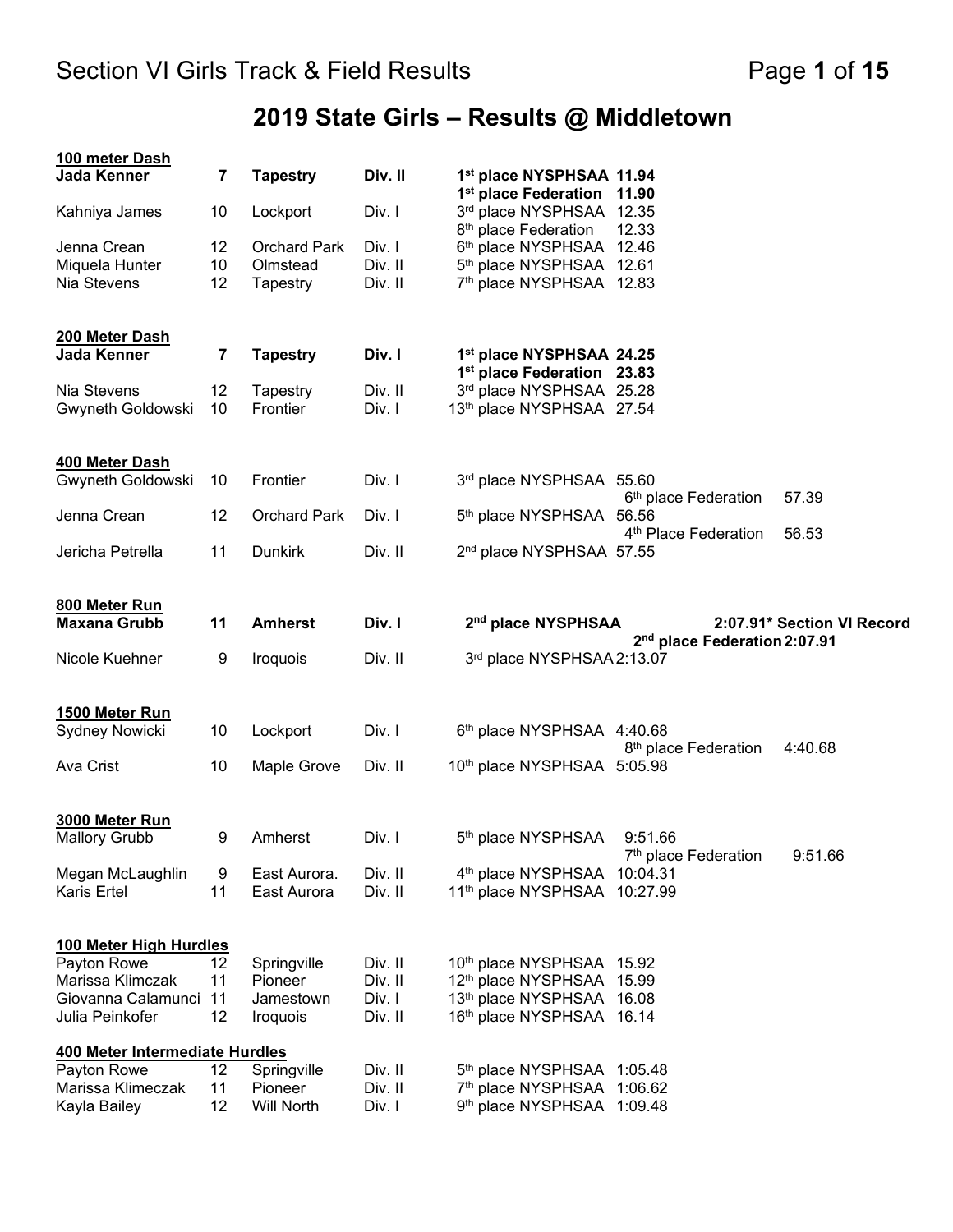# **2019 State Girls – Results @ Middletown- continued**

| 2000 Meter Steeplechase                |          |                                |                    |                                                                   |                                            |            |
|----------------------------------------|----------|--------------------------------|--------------------|-------------------------------------------------------------------|--------------------------------------------|------------|
| <b>Emily Brown</b>                     | 11       | Fredonia                       | Div. II            | 5th place NYSPHSAA 7:05.30                                        |                                            |            |
| Marin Bogulski                         | 11       | <b>Orchard Park</b>            | Div. I             | 12th place NYSPHSAA 7:21.15                                       |                                            |            |
| <b>Kimberly Goerss</b>                 | 12       | Newfane                        | Div. II            | 10th place NYSPHSAA 7:22.34                                       |                                            |            |
| <b>Long Jump</b>                       |          |                                |                    |                                                                   |                                            |            |
| Samantha Gilbert                       | 11       | Falconer                       | Div. II            | 5th place NYSPHSAA 17' 04.00"                                     |                                            |            |
| Sara Puskar<br><b>Madison Snayczuk</b> | 11<br>10 | <b>Orchard Park</b><br>Pioneer | Div. I<br>Div. II  | 11th place NYSPHSAA 16' 09.00"<br>12th place NYSPHSAA 16' 02.75"  |                                            |            |
|                                        |          |                                |                    |                                                                   |                                            |            |
| <b>Triple Jump</b>                     |          |                                |                    |                                                                   |                                            |            |
| Lanee Hall                             | 9        | <b>Sweet Home</b>              | Div. I             | 18th place NYSPHSAA 35' 11.50"                                    |                                            |            |
| Samantha Gilbert<br>Amari Hall         | 11<br>8  | Falconer<br><b>Sweet Home</b>  | Div. II<br>Div. I  | 8th place NYSPHSAA 35' 06.25"<br>20th place NYSPHSAA 34' 00.75"   |                                            |            |
|                                        |          |                                |                    |                                                                   |                                            |            |
| <b>Shot Put</b>                        |          |                                |                    |                                                                   |                                            |            |
| <b>Maryam Akaic</b>                    | 12       | <b>Tapestry</b>                | Div. II            | 1st place NYSPHSAA 41' 05.50"                                     | 5 <sup>th</sup> place Federation           | 40' 02.75" |
| Kiara McDowell                         | 12       | Starpoint                      | Div. I             | 10th place NYSPHSAA 38' 00.25"                                    |                                            |            |
| <b>Discus</b>                          |          |                                |                    |                                                                   |                                            |            |
| Kiara McDowell                         | 12       | Starpoint                      | Div. I             | 2 <sup>nd</sup> place NYSPHSAA 135' 10"                           |                                            |            |
|                                        |          |                                |                    |                                                                   | 3 <sup>rd</sup> place Federation           | 128'07"    |
| Ginna Hoose                            | 11       | Southwestern                   | Div. II            | 6th place NYSPHSAA 138' 04"                                       |                                            |            |
| <b>High Jump</b>                       |          |                                |                    |                                                                   |                                            |            |
| Le'Gary Jackson                        | 12       | Niag-Wheat                     | Div. I             | 8 <sup>th</sup> place NYSPHSAA                                    | 5' 04"                                     |            |
| Rachel Romanowski                      | 12       | Will. East                     | Div. I             | 19th placeNYSPHSAA                                                | 5' 00"                                     |            |
| McKayla Wolfe<br>Angelina Napoleon     | 11<br>8  | Westfield<br>Alleg-Limes.      | Div. II<br>Div. II | 9 <sup>th</sup> place NYSPHSAA<br>12 <sup>th</sup> place NYSPHSAA | 5'00"<br>4'10''                            |            |
| Kali Scharping                         | 11       | Roy-Hart                       | Div. II            | 13th place NYSPHSAA 4' 10"                                        |                                            |            |
|                                        |          |                                |                    |                                                                   |                                            |            |
| <b>Pole Vault</b>                      |          |                                |                    |                                                                   |                                            |            |
| Leah Pasqualetti                       | 11       | <b>Orchard Park</b>            | Div. I             | 2 <sup>nd</sup> place NYSPHSAA 12' 06"                            |                                            | 12' 06"    |
| Eve Giancarlo                          | 10       | <b>Sweet Home</b>              | Div. I             | 7 <sup>th</sup> place NYSPHSAA                                    | 2 <sup>nd</sup> place Federation<br>10'00" |            |
| <b>Mushirah Sheppard</b>               | 10       | Salamanca                      | Div. II            | 5 <sup>th</sup> place NYSPHSAA                                    | 10' 00"                                    |            |
| Cassidy Allen                          | 10       | Southwestern                   | Div. II            | 8 <sup>th</sup> place NYSPHSAA                                    | 10' 00"                                    |            |
| Rachael Ward                           | 11       | Falconer                       | Div. II            |                                                                   | <b>NH</b>                                  |            |
| <b>Pentathlon</b>                      |          |                                |                    |                                                                   |                                            |            |
| Morgan Halt                            | 11       | AmHherst                       | Div. I             | 2 <sup>nd</sup> place NYSPHSAA 3375 pts.                          | 2 <sup>nd</sup> place Federation           | 3375 pts.  |
| Jayna Galley                           | 12       | Holland                        | Div. II            | 2 <sup>nd</sup> place NYSPHSAA 3081 pts.                          | 6 <sup>th</sup> place Federation           | 3081 pts.  |
| Kylie Schnars                          | 11       | <b>CSP</b>                     | Div. II            | 5th place NYSPHSAA 2695 pts.                                      |                                            |            |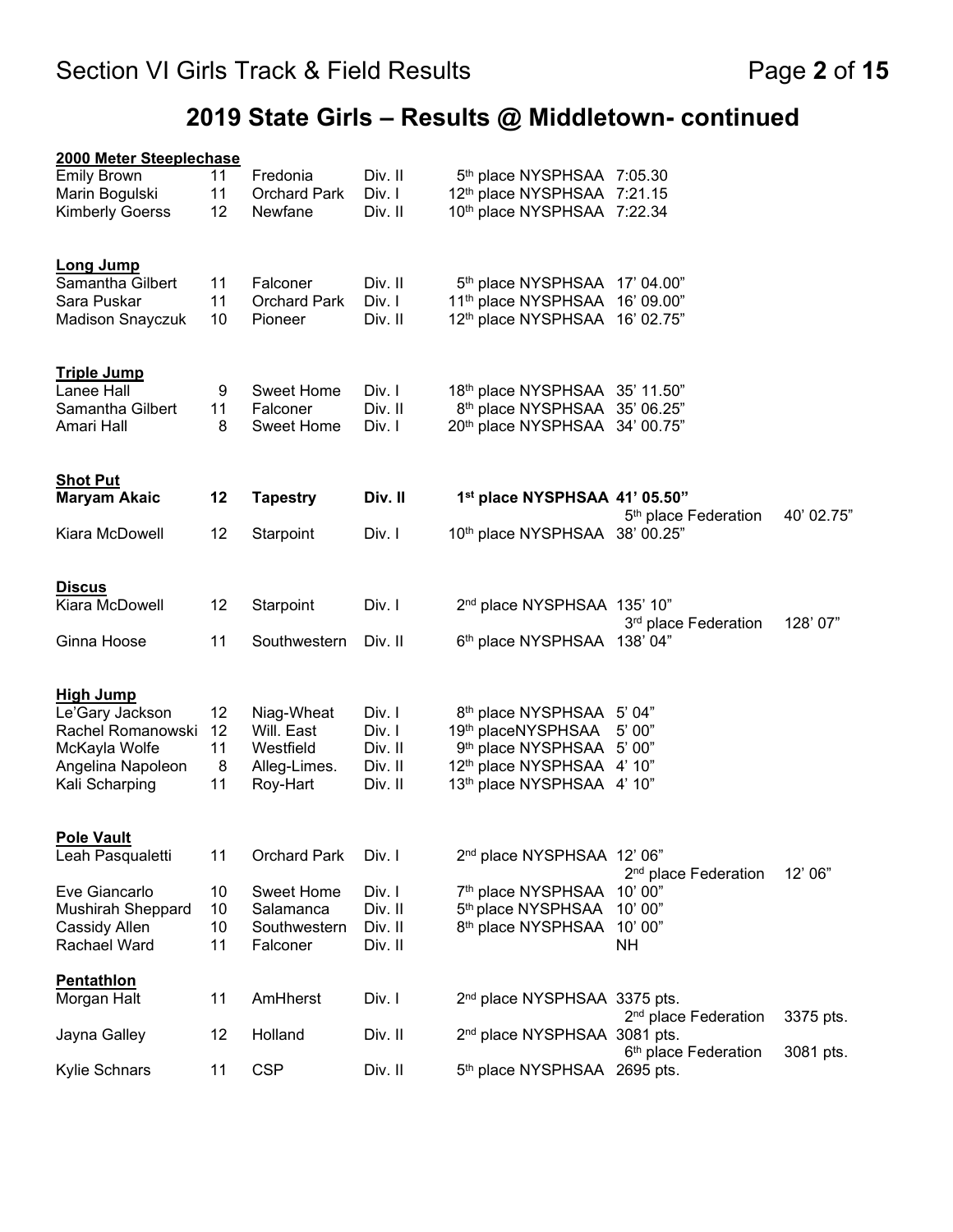| 4 x 100 Meter Relay                                           |         |                                        |                                                        |       |
|---------------------------------------------------------------|---------|----------------------------------------|--------------------------------------------------------|-------|
| <b>Orchard Park</b>                                           | Div. I  |                                        | 2 <sup>nd</sup> place NYSPHSAA 47.81 Section VI Record |       |
| Jenna Crean, Leah Pasqualetti, Katelynn Hennessy, Sara Puskar |         |                                        |                                                        |       |
|                                                               |         |                                        | 3 <sup>rd</sup> place Federation                       | 48.14 |
| Tapestry                                                      | Div. II | 3rd place NYSPHSAA 49.69               |                                                        |       |
| Cheektowaga                                                   | Div. II | 7th place NYSPHSAA 50.62               |                                                        |       |
| 4 x 400 Meter Relay                                           |         |                                        |                                                        |       |
| Iroquois                                                      | Div. II | 3rd place NYSPHSAA 4:03.85             |                                                        |       |
| Hamburg                                                       | Div. I  | 13th place NYSPHSAA 4:06.08            |                                                        |       |
| 4 x 800 Meter Relay                                           |         |                                        |                                                        |       |
| East Aurora                                                   | Div. II | 2 <sup>nd</sup> place NYSPHSAA 9:27.09 |                                                        |       |
| Amherst                                                       | Div. I  | 10th place NYSPHSAA 9:31.86            |                                                        |       |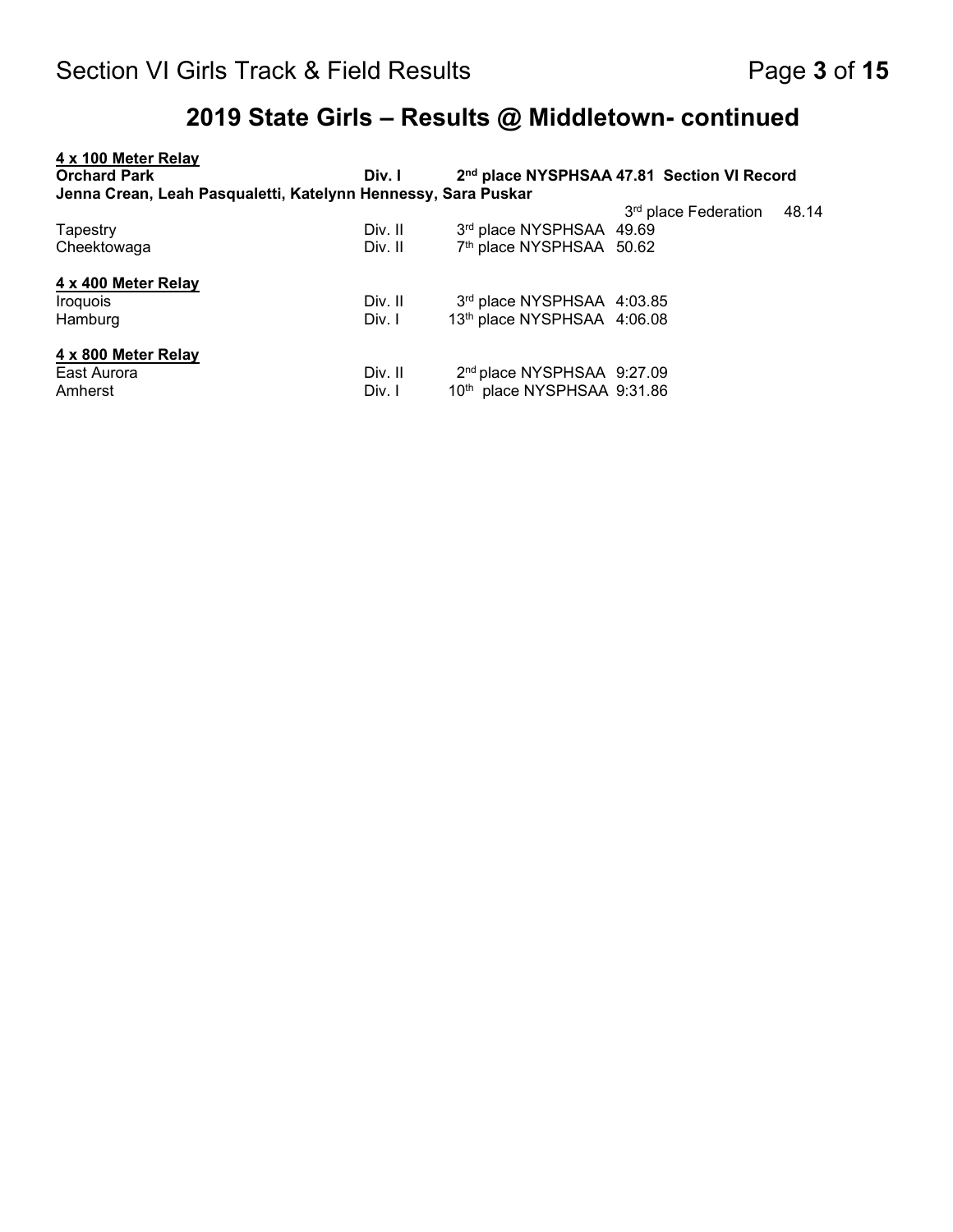# **2018 State Girls – Results @ Cicero-North Syracuse**

| 100 meter Dash                 |    |                            |         |                                        |                                        |  |
|--------------------------------|----|----------------------------|---------|----------------------------------------|----------------------------------------|--|
| Kahniya James                  | 9  | Lockport                   | Div. I  | 5th place NYSPHSAA 12.08               |                                        |  |
| <b>Jayla Moss</b>              | 11 | <b>Cheektowaga</b>         | Div. II | 1st place NYSPHSAA 12.21               |                                        |  |
|                                |    |                            |         | 5 <sup>th</sup> place Federation       | 12.36                                  |  |
| Miquela Hunter                 | 9  | Olmstead                   | Div. II | 7 <sup>th</sup> place NYSPHSAA         | 12.24                                  |  |
| Markira Garner                 | 9  | <b>McKinley</b>            | Div. I  | 8 <sup>th</sup> place NYSPHSAA         | 12.26                                  |  |
|                                |    |                            |         |                                        |                                        |  |
| <b>200 Meter Dash</b>          |    |                            |         |                                        |                                        |  |
| Jenna Crean                    | 11 | <b>Orchard Park</b>        | Div. I  | 2 <sup>nd</sup> place NYSPHSAA 24.31   |                                        |  |
|                                |    |                            |         | 3rd place Federation                   | 25.05                                  |  |
| Kahniya James                  | 9  | Lockport                   | Div. I  | 7th place NYSPHSAA 24.66               |                                        |  |
| Miquela Hunter                 | 9  | Olmstead                   | Div. II | 7th place NYSPHSAA 25.42               |                                        |  |
| <b>Taylor Hunter</b>           | 12 | Tapestry                   | Div. II | 2 <sup>nd</sup> place NYSPHSAA 25.60   |                                        |  |
|                                |    |                            |         | 7 <sup>th</sup> place Federation       | 26.75                                  |  |
| 400 Meter Dash                 |    |                            |         |                                        |                                        |  |
| <b>Jenna Crean</b>             | 11 | <b>Orchard Park Div. I</b> |         | 1st place NYSPHSAA 56.40               |                                        |  |
|                                |    |                            |         | 2 <sup>nd</sup> place Federation       | 56.31                                  |  |
| <b>Miquela Hunter</b>          | 9  | <b>Olmstead</b>            | Div. II | 1st place NYSPHSAA 57.33               |                                        |  |
| Samanatha Shea                 | 12 | Starpoint                  | Div. II | 2 <sup>nd</sup> place NYSPHSAA 58.34   |                                        |  |
| Maxana Grubb                   | 10 | Amherst                    | Div. I  | 13th place NYSPHSAA 58.98              |                                        |  |
|                                |    |                            |         |                                        |                                        |  |
| 800 Meter Run                  |    |                            |         |                                        |                                        |  |
| Molly McLaughlin               | 12 | East Aurora                | Div. II | 4th place NYSPHSAA 2:13.07             |                                        |  |
| Maxana Grubb                   | 10 | Amherst                    | Div. I  | 5 <sup>th</sup> place NYSPHSAA         | 2:13.32                                |  |
| Kathryn Blair                  | 12 | Iroquois                   | Div, II | 6 <sup>th</sup> place NYSPHSAA         | 2:15.37                                |  |
| Anna Rybczynski                | 11 | W. Seneca West             |         | Div. I                                 | 10th place NYSPHSAA 2:15.62            |  |
|                                |    |                            |         |                                        |                                        |  |
| 1500 Meter Run                 |    |                            |         |                                        |                                        |  |
| <b>Bailey Gostomski</b>        | 12 | Catt-LV                    | Div. II | 6th place NYSPHSAA 4:39.83             |                                        |  |
| Sydney Nowicki                 | 9  | Lockport                   | Div. I  | 8th place NYSPHSAA 4:41.26             |                                        |  |
| Kylee Odell                    | 10 | <b>CSP</b>                 | Div. II | 8th place NYSPHSAA 4:45.32             |                                        |  |
|                                |    |                            |         |                                        |                                        |  |
| 3000 Meter Run                 |    |                            |         |                                        |                                        |  |
| Sydney Nowicki                 | 9  | Lockport                   | Div. I  | 6th place NYSPHSAA 10:14.30            |                                        |  |
|                                |    |                            |         | 7 <sup>th</sup> place Federation       | 10:14.30                               |  |
| Megan McLaughlin               | 8  | Clarence.                  | Div. II | 3rd place NYSPHSAA                     | 10:26.61                               |  |
| <b>Riley Jones</b>             | 12 | Holland                    | Div. II | 4 <sup>th</sup> place NYSPHSAA         | 10:27.25                               |  |
| 100 Meter High Hurdles         |    |                            |         |                                        |                                        |  |
| Lydia Lanski                   | 12 | Fredonia                   | Div. II | 2 <sup>nd</sup> place NYSPHSAA 15.11   |                                        |  |
|                                |    |                            |         | 7 <sup>th</sup> place Federation       | 15.82                                  |  |
| Christina Wende                | 12 | Kenmore West Div. I        |         | 8th place NYSPHSAA 15.25               |                                        |  |
| Marissa Klimczak               | 10 | Pioneer                    | Div. II | 5th place NYSPHSAA 15.61               |                                        |  |
|                                |    |                            |         |                                        |                                        |  |
| 400 Meter Intermediate Hurdles |    |                            |         |                                        |                                        |  |
| Anna Rybczynski                | 11 | W. Seneca West             |         | Div. I                                 | 2 <sup>nd</sup> place NYSPHSAA 1:03.87 |  |
|                                |    |                            |         | 5 <sup>th</sup> place Federation       | 1:03.17                                |  |
| Payton Rowe                    | 11 | Springville                | Div. II | 4 <sup>th</sup> place NYSPHSAA         | 1:04.83                                |  |
| Marissa Klimeczak              | 10 | Pioneer                    | Div. II | 11 <sup>th</sup> place NYSPHSAA        | 1:07.35                                |  |
|                                |    |                            |         |                                        |                                        |  |
| 2000 Meter Steeplechase        |    |                            |         |                                        |                                        |  |
| <b>Emily Brown</b>             | 10 | Fredonia                   | Div. II | 4 <sup>th</sup> place NYSPHSAA 7:06.93 |                                        |  |
| Abby Gostomski                 | 12 | Catt/LV                    | Div. II | 6th place NYSPHSAA 7:08.14             |                                        |  |
| Marin Fogulski                 | 10 | <b>Orchard Park</b>        | Div. I  | 13th place NYSPHSAA 7:27.53            |                                        |  |
|                                |    |                            |         |                                        |                                        |  |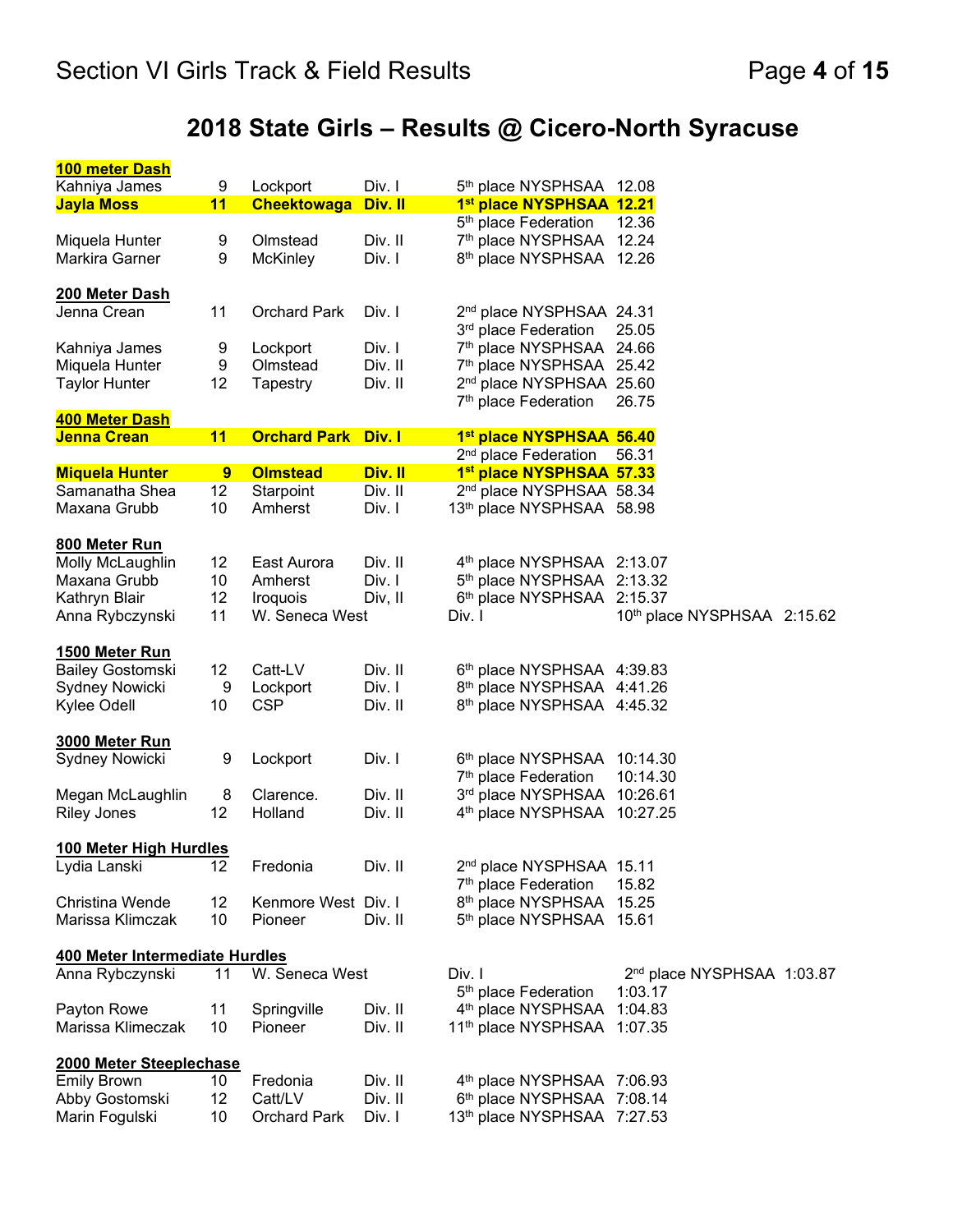# **2018 State Girls – Results @ Cicero-North Syracuse-Continued**

| 1st place NYSPHSAA 138'<br>4"<br>Foul<br>12th place NYSPHSAA 110'<br>4"<br>4"<br>4"<br>0"<br>0"<br>6"<br>$12^{\circ}$<br>12'<br>6"<br>0"<br>11'<br>0"<br>10'<br>10'<br>0"<br>3387 pts.<br>3387 pts.<br>2994 pts.<br>2845 pts.<br>1st place NYSPHSAA 48.86 |
|-----------------------------------------------------------------------------------------------------------------------------------------------------------------------------------------------------------------------------------------------------------|
|                                                                                                                                                                                                                                                           |
|                                                                                                                                                                                                                                                           |
|                                                                                                                                                                                                                                                           |
|                                                                                                                                                                                                                                                           |
|                                                                                                                                                                                                                                                           |
|                                                                                                                                                                                                                                                           |
|                                                                                                                                                                                                                                                           |
|                                                                                                                                                                                                                                                           |
|                                                                                                                                                                                                                                                           |
|                                                                                                                                                                                                                                                           |
|                                                                                                                                                                                                                                                           |
|                                                                                                                                                                                                                                                           |
|                                                                                                                                                                                                                                                           |
|                                                                                                                                                                                                                                                           |
|                                                                                                                                                                                                                                                           |
|                                                                                                                                                                                                                                                           |
| 33'<br>$8\frac{3}{4}$ "                                                                                                                                                                                                                                   |
| 36'<br>$8\frac{1}{2}$                                                                                                                                                                                                                                     |
| 1"<br>42'<br>40'<br>$7\frac{1}{2}$                                                                                                                                                                                                                        |
|                                                                                                                                                                                                                                                           |
| $6\frac{1}{2}$<br>36'                                                                                                                                                                                                                                     |
| 37'<br>$9\frac{1}{2}$<br>37'<br>$0"$                                                                                                                                                                                                                      |
| 4 <sup>th</sup> place NYSPHSAA 38'<br>$2\frac{1}{4}$                                                                                                                                                                                                      |
| 16'<br>$8\frac{3}{4}$ "                                                                                                                                                                                                                                   |
| 8th place NYSPHSAA 17'<br>$3\frac{3}{4}$                                                                                                                                                                                                                  |
| 10th place NYSPHSAA 17' 10 1/2"<br>7th place NYSPHSAA 17'<br>$6\frac{3}{4}$ "                                                                                                                                                                             |
|                                                                                                                                                                                                                                                           |

| <u>INGVACITT AINGI, TAYIVI TIUHLGI, MIIHGIIG NYUUPUS, NIA OLGVOIIS</u> |         |                                        |       |
|------------------------------------------------------------------------|---------|----------------------------------------|-------|
|                                                                        |         | 7 <sup>th</sup> place Federation       | 48.72 |
| Lancaster                                                              | Div. I  | 12th place NYSPHSAA 50.15              |       |
| Cleveland Hill                                                         | Div. II | 11th place NYSPHSAA 51.23              |       |
| 4 x 400 Meter Relay                                                    |         |                                        |       |
| <i><u><b>Iroquois</b></u></i>                                          | Div. II | 2 <sup>th</sup> place NYSPHSAA 3:59.71 |       |
| East Aurora                                                            | Div. II | 3rd place NYSPHSAA 3:59.71             |       |
| Lockport                                                               | Div. I  | DQ                                     |       |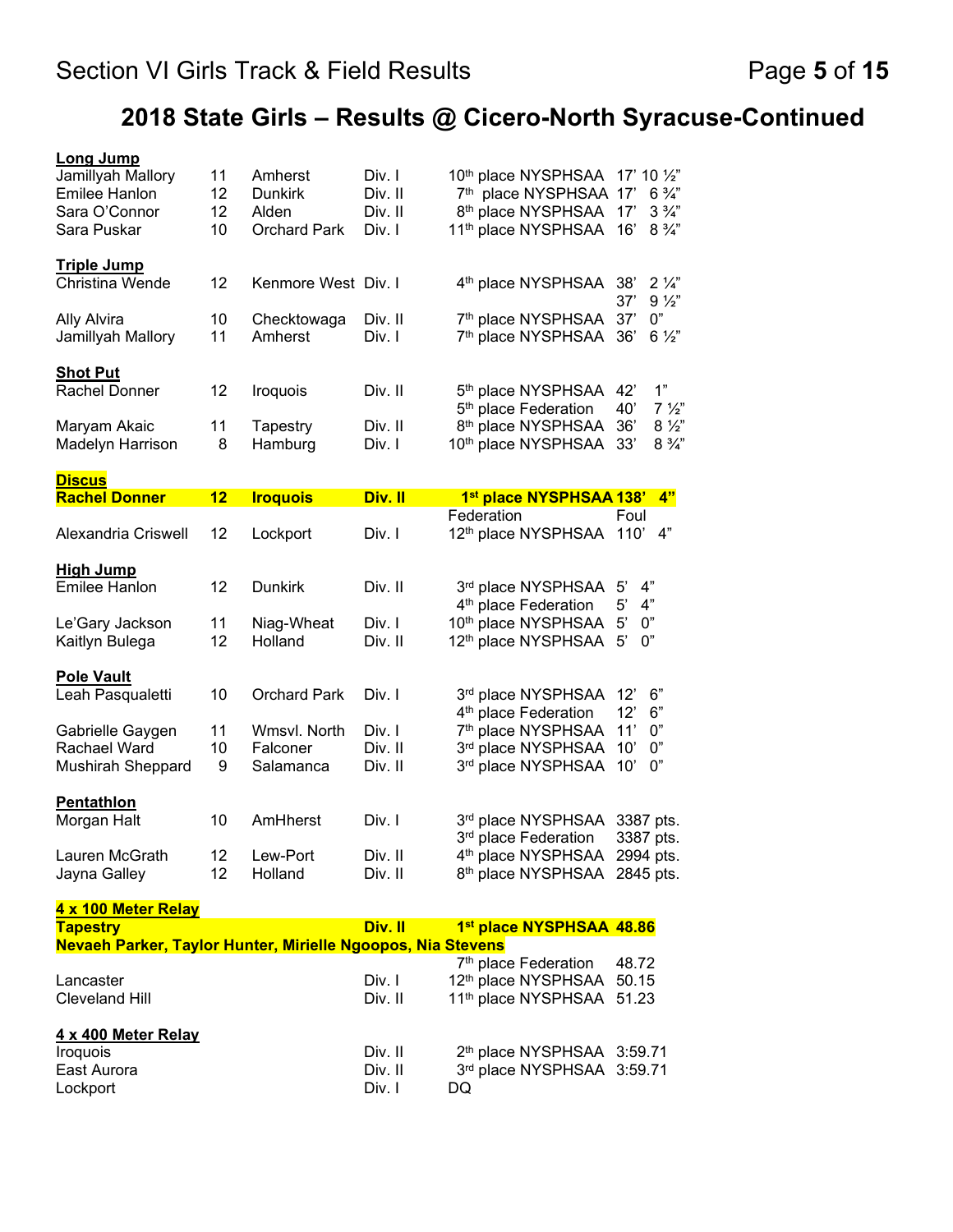### **2018 State Girls – Results @ Cicero-North Syracuse-Continued**

| 4 x 800 Meter Relay |         |                                          |  |
|---------------------|---------|------------------------------------------|--|
| East Aurora         | Div. II | 2 <sup>nd</sup> place NYSPHSAA 9:10.58   |  |
|                     |         | 5 <sup>th</sup> place Federation 9:10.58 |  |
| Williamsville South | Div. I  | 11th place NYSPHSAA 9:34.78              |  |

### **2017 Girls – Results @ Union Endicott**

| 100 meter Dash                 |    |                       |         |                                                     |          |                  |
|--------------------------------|----|-----------------------|---------|-----------------------------------------------------|----------|------------------|
| Jenna Crean                    | 10 | <b>Orchard Park</b>   | Div. I  | 2 <sup>nd</sup> place NYSPHSAA 12.30                |          | DNS - Federation |
| Nia Stevens                    | 10 | Tapestry              | Div. II | 3rd place NYSPHSAA 12.59                            |          |                  |
| Miquela Hunter                 | 8  | Olmstead              | Div. II | 7th place NYSPHSAA 12.68                            |          |                  |
| 200 Meter Dash                 |    |                       |         |                                                     |          |                  |
| Jenna Crean                    | 10 | <b>Orchard Park</b>   | Div. I  | 2 <sup>nd</sup> place NYSPHSAA 24.75                |          |                  |
| <b>Nia Stevens</b>             | 10 | <b>Tapestry</b>       | Div. II | <b>DNS</b> - Federation<br>1st place NYSPHSAA 24.92 |          |                  |
|                                |    |                       |         | 3 <sup>th</sup> place Federation                    | 24.95    |                  |
| Ayana Bursie                   | 12 | Cheektowaga           | Div. II | 3rd place NYSPHSAA 25.59                            |          |                  |
| 400 Meter Dash                 |    |                       |         |                                                     |          |                  |
| Jenna Crean                    | 10 | <b>Orchard Park</b>   | Div. I  | 3rd place NYSPHSAA 54.59                            |          |                  |
|                                |    |                       |         | <b>DNS</b> - Federation                             |          |                  |
| <b>Emma Seiders</b>            | 12 | <b>Silver Creek</b>   | Div. II | 2 <sup>nd</sup> place NYSPHSAA 56.94                |          |                  |
| Miquela Hunter                 | 8  | Olmstead              | Div. II | 6th place NYSPHSAA 57.71                            |          |                  |
| 800 Meter Run                  |    |                       |         |                                                     |          |                  |
| Abby Gostomski                 | 11 | Catt/LV               | Div, II | 4th place NYSPHSAA 2:14.95                          |          |                  |
| Molly McLaughlin               | 11 | East Aurora           | Div. II | 5th place NYSPHSAA 2:16.50                          |          |                  |
| Kathryn Blair                  | 11 | iroquois              | Div. I  | 10th place NYSPHSAA 2:17.59                         |          |                  |
| <u>1500 Meter Run</u>          |    |                       |         |                                                     |          |                  |
| Anna Rybczynski                | 10 | W Seneca W            | Div. I  | 10th place NYSPHSAA 4:46.11                         |          |                  |
| <b>Bailey Gostomski</b>        | 11 | Catt-LV               | Div. II | 7th place NYSPHSAA 4:55.58                          |          |                  |
| 3000 Meter Run                 |    |                       |         |                                                     |          |                  |
| <b>Bailey Gostomski</b>        | 11 | Catt-LV               | Div. II | 3rd place NYSPHSAA 10:18.03                         |          |                  |
| <b>Riley Jones</b>             | 11 | Holland               | Div. II | 4 <sup>th</sup> place NYSPHSAA                      | 10:18.77 |                  |
| Katrina Patterson              | 12 | Clarence.             | Div. I  | 13th place NYSPHSAA 1059.50                         |          |                  |
| 100 Meter High Hurdles         |    |                       |         |                                                     |          |                  |
| Nisa Raqib                     | 11 | <b>Hutch Tech</b>     | Div. I  | 8th place NYSPHSAA 15.38                            |          |                  |
| Lydia Lanski                   | 12 | Fredonia              | Div. II | 3rd place NYSPHSAA 15.53                            |          |                  |
| Christina Funderbunk 11        |    | <b>Cleveland Hill</b> | Div. II | 4th place NYSPHSAA 15.57                            |          |                  |
| Christina Wende                | 11 | Kenmore West Div. I   |         | 15th place NYSPHSAA 19.02                           |          |                  |
| 400 Meter Intermediate Hurdles |    |                       |         |                                                     |          |                  |
| Morgan Halt                    | 9  | Amherst               | Div. I  | 8th place NYSPHSAA 1:04.86                          |          |                  |
| Marissa Klimeczak              | 9  | Pioneer               | Div. II | 5 <sup>th</sup> place NYSPHSAA                      | 1:05.87  |                  |
| Lauren Swan                    | 11 | Southwestern          | Div. II | 9 <sup>th</sup> place NYSPHSAA                      | 1:07.18  |                  |
| 2000 Meter Steeplechase        |    |                       |         |                                                     |          |                  |
| Abby Gostomski                 | 11 | Catt/LV               | Div. II | 4th place NYSPHSAA 7:22.09                          |          |                  |
| MaKayla Kasperek               | 10 | <b>Sweet Home</b>     | Div. I  | 11th place NYSPHSAA 7:50.70                         |          |                  |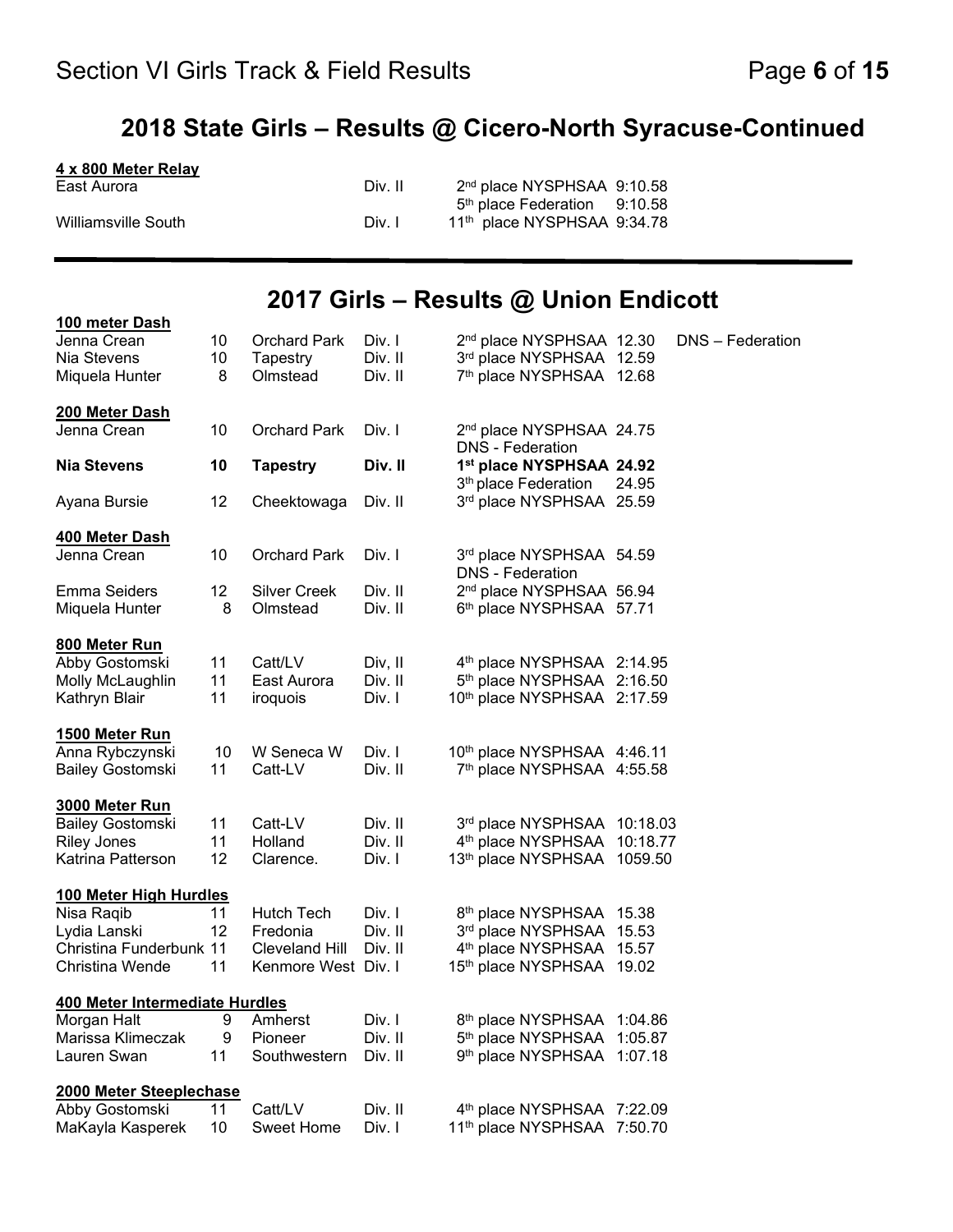# **2017 Girls – Results @ Union Endicott- continued**

| <b>Long Jump</b><br><b>Samantha Spinella</b> | 12      | <b>Depew</b>           | Div. II           | 1st place NYSPHSAA 18'                                                            | $1\frac{3}{4}$          |
|----------------------------------------------|---------|------------------------|-------------------|-----------------------------------------------------------------------------------|-------------------------|
|                                              |         |                        |                   | 8 <sup>th</sup> place Federation                                                  | $5\frac{1}{4}$<br>17'   |
| Sara Puskar<br><u>Triple Jump</u>            | 9       | Orchard park           | Div. I            | 10 <sup>th</sup> place NYSPHSAA                                                   | 0"<br>17'               |
| Christina Wende                              | 11      | Kenmore West Div. I    |                   | 5 <sup>th</sup> place NYSPHSAA                                                    | $1\frac{1}{2}$<br>38'   |
|                                              |         |                        |                   | 7 <sup>th</sup> place Federation                                                  | 36'<br>$8\frac{1}{4}$   |
| <b>Emily Marchitte</b><br><b>Ally Alvira</b> | 12<br>9 | W. Seneca W.<br>Albion | Div. I<br>Div. II | 7 <sup>th</sup> place NYSPHSAA<br>7 <sup>th</sup> place NYSPHSAA                  | 37'<br>6"<br>6"<br>35'  |
| <b>Shot Put</b>                              |         |                        |                   |                                                                                   |                         |
| Rachel Donner                                | 11      | Iroquois               | Div. I            | $4th$ place NYSPHSAA $40'$ 11 $\frac{1}{2}$ "<br>5 <sup>th</sup> place Federation | 8"<br>41'               |
| <b>Tirzah Peters</b>                         | 12      | <b>Sweet Home</b>      | Div. I            | 7 <sup>th</sup> place NYSPHSAA                                                    | 38'<br>10"              |
| <b>Amber Morrison</b>                        | 12      | Falconer               | Div. II           | 5 <sup>th</sup> place NYSPHSAA                                                    | 38' 10"                 |
| Maryam Akaic                                 | 10      | Tapestry               | Div. II           | 8th place NYSPHSAA 37'                                                            | $4\frac{3}{4}$          |
| <b>Discus</b>                                |         |                        |                   |                                                                                   |                         |
| Brianna McKenzie                             | 12      | Lancaster              | Div. I            | 2 <sup>nd</sup> place NYSPHSAA 135'                                               | 3"                      |
|                                              |         |                        |                   | 2 <sup>nd</sup> place Federation                                                  | 133'<br>0"              |
| Peyton Hillis                                | 12      | <b>Orchard Park</b>    | Div. I            | 6 <sup>th</sup> place NYSPHSAA                                                    | 122'<br>9"              |
|                                              |         |                        |                   | 6 <sup>th</sup> place Federation                                                  | 119'<br>4"              |
| <b>Amber Morrison</b>                        | 12      | Falconer               | Div. II           | 9 <sup>th</sup> place NYSPHSAA                                                    | 109'<br>9"              |
| Maryam Akaic                                 | 10      | Tapestry               | Div. II           | 12 <sup>th</sup> place NYSPHSAA                                                   | 95'<br>6"               |
| <b>High Jump</b>                             |         |                        |                   |                                                                                   |                         |
| <b>Emilee Hanlon</b>                         | 11      | <b>Dunkirk</b>         | Div. II           | 1 <sup>st</sup> place NYSPHSAA 5'<br>3 <sup>rd</sup> place Federation             | 6"<br>6"<br>$5^{\circ}$ |
| Oliva Gervan                                 | 11      | Lancaster              | Div. I            | 2 <sup>nd</sup> place NYSPHSAA 5'                                                 | 4"                      |
|                                              |         |                        |                   | 5 <sup>th</sup> place Federation                                                  | 5'<br>4"                |
| Le'Gary Jackson                              | 10      | Niag-Wheat             | Div. I            | 9 <sup>th</sup> place NYSPHSAA                                                    | $5^{\circ}$<br>0"       |
| Kaitlyn Bulega                               | 11      | Holland                | Div. II           | 12 <sup>th</sup> place NYSPHSAA                                                   | $5^{\circ}$<br>0"       |
| <b>Pole Vault</b>                            |         |                        |                   |                                                                                   |                         |
| Rachael Ward                                 | 10      | Falconer               | Div. II           | 3rd place NYSPHSAA                                                                | 6"<br>11'               |
|                                              |         |                        |                   | 6 <sup>th</sup> place Federation                                                  | 11'<br>6"               |
| <b>Mallory Prelewicz</b>                     | 12      | Clarence               | Div. I            | 5 <sup>th</sup> place NYSPHSAA                                                    | 11'<br>0"               |
| Gabrielle Gaygen                             | 11      | Wmsvl. North           | Div. I            | 7 <sup>th</sup> place NYSPHSAA                                                    | 10'<br>6"               |
| Mushirah Sheppard                            | 9       | Salamanca              | Div. II           | 7 <sup>th</sup> place NYSPHSAA                                                    | 6"<br>10'               |
| Pentathion                                   |         |                        |                   |                                                                                   |                         |
| Jayna Galley                                 | 10      | Holland                | Div. II           | 3rd place NYSPHSAA 2727 pts.                                                      |                         |
| Rachel Romanowski                            | 10      | Wmsvl. East            | Div. I            | 12th place NYSPHSAA 2634 pts.                                                     |                         |
| Amaya Turnage                                | 11      | Sweet Home             | Div. I            | 13th place NYSPHSAA 2463 pts.                                                     |                         |
| 4 x 100 Meter Relay<br><b>Tapestry</b>       |         |                        | Div. II           | 1st place NYSPHSAA 48.42                                                          |                         |
|                                              |         |                        |                   | Nia Stevens, Taylor Hunter, Kim Bostic, Esquisite Dunnigan                        |                         |
|                                              |         |                        |                   | 7 <sup>th</sup> place Federation                                                  | 48.72                   |
| Jamestown                                    |         |                        | Div. I            | 11th place NYSPHSAA 50.14                                                         |                         |
| <b>Lewston Porter</b>                        |         |                        | Div. II           | DQ                                                                                |                         |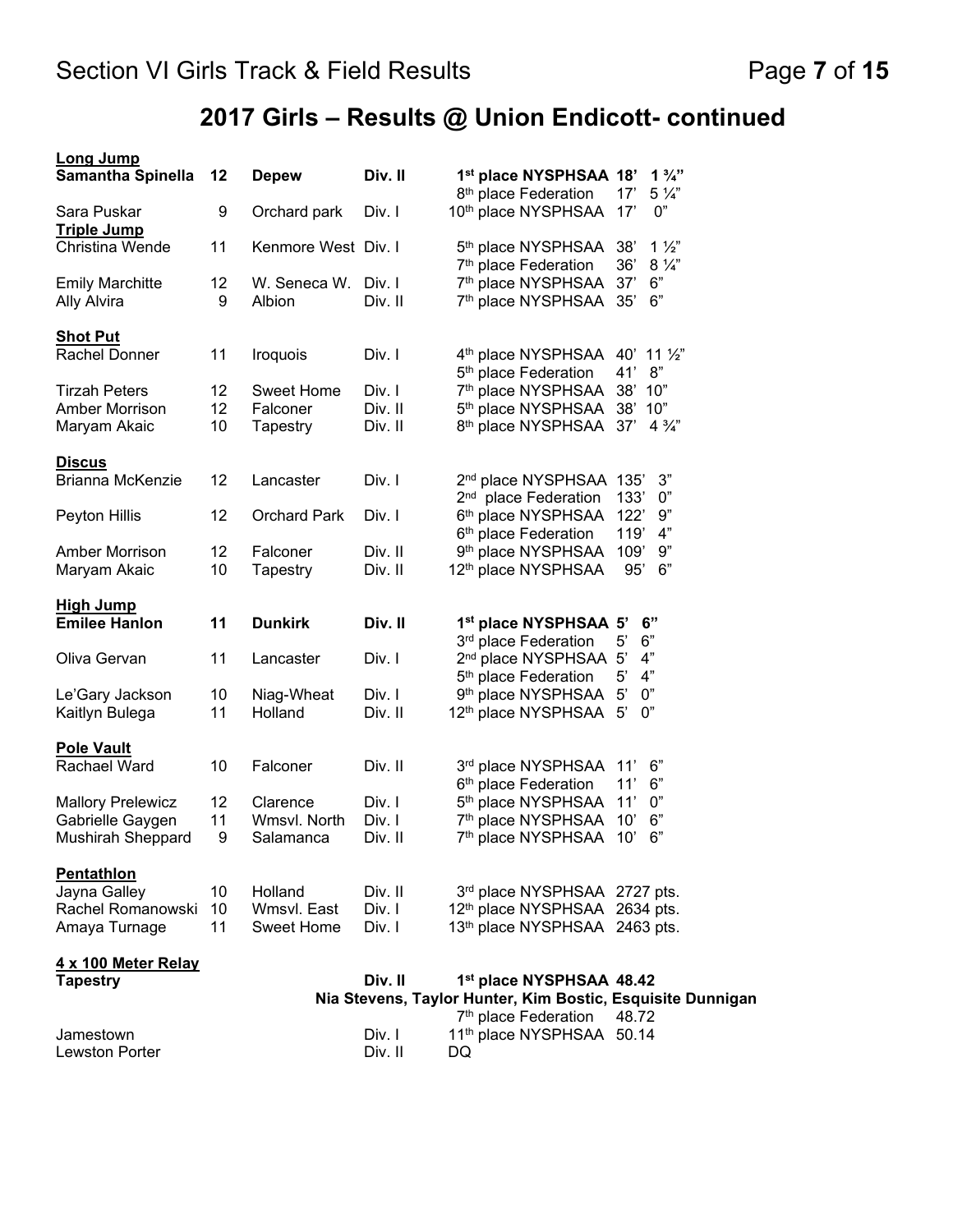### **2017 Girls – Results @ Union Endicott- continued**

| 4 x 400 Meter Relay |         |                             |
|---------------------|---------|-----------------------------|
| Lancaster           | Div. I  | 10th place NYSPHSAA 4:05.30 |
| Tapestry            | Div. II | 9th place NYSPHSAA 4:07.72  |
| <b>Silver Creek</b> | Div. II | 10th place NYSPHSAA 4:08.96 |
| 4 x 800 Meter Relay |         |                             |
| Williamsville South | Div. I  | 10th place NYSPHSAA 9:30.45 |
| East Aurora         | Div. II | 3rd place NYSPHSAA 9:34.55  |

## **2016 Girls – State Results**

| 100 Meter Dash                                              |          |                         |                    |                                                          |                                                      |         |                                |  |
|-------------------------------------------------------------|----------|-------------------------|--------------------|----------------------------------------------------------|------------------------------------------------------|---------|--------------------------------|--|
| Jenna Crean                                                 | 9        | Orchard Park Div. I     |                    | 3 <sup>rd</sup>                                          | place NYSPHSAA<br>7 <sup>th</sup> place Federation   | 12.50   | 11.85                          |  |
| Kyri Jackson                                                | 12       | Niag-Wheat.             | Div. I             | 5 <sup>th</sup>                                          | place NYSPHSAA                                       | 12.22   |                                |  |
| Nia Stevens                                                 | 9        | Tapestry                | Div. II            | 2 <sub>nd</sub>                                          | place NYSPHSAA                                       |         | 12.28                          |  |
| <b>Taylor Hunter</b>                                        | 10       | Tapestry                | Div. II            | 5 <sup>th</sup>                                          | place NYSPHSAA                                       |         | 12.62                          |  |
| 200 Meter Dash                                              |          |                         |                    |                                                          |                                                      |         |                                |  |
| Jenna Crean                                                 | 9        | Orchard Park Div. I     |                    | 2 <sup>nd</sup>                                          | place NYSPHSAA                                       |         | 24.45                          |  |
| <b>Nia Stevens</b>                                          | 9        | <b>Tapestry</b>         | Div. II            | 1 <sup>st</sup>                                          | place NYSPHSAA                                       | 25.07   |                                |  |
|                                                             |          |                         |                    | 6 <sup>th</sup>                                          | place Federation                                     | 25.07   |                                |  |
| Lynda Brundige                                              | 12       | <b>Hutch Tech</b>       | Div. I             | $5^{\text{th}}$                                          | place NYSPHSAA                                       | 25.14   |                                |  |
| Miquela Hunter                                              | 10       | Olmstead                | Div. II            | 3 <sup>rd</sup>                                          | place NYSPHSAA                                       |         | 25.30                          |  |
| 400 Meter Dash                                              |          |                         |                    |                                                          |                                                      |         |                                |  |
| Jenna Crean                                                 | 9        | Orchard Park Div. I     |                    | 2 <sup>nd</sup>                                          | place NYSPHSAA                                       |         | 56.37                          |  |
| <b>Caroline Walter</b>                                      | 11       | Maple Grove Div. II     |                    | 3 <sup>rd</sup>                                          | place NYSPHSAA                                       |         | 57.00                          |  |
|                                                             |          |                         |                    | 7 <sup>th</sup>                                          | place Federation                                     | 57.19   |                                |  |
| <b>Isabelle Licata</b>                                      | 10       | Hamburg                 | Div. I             | 7 <sup>th</sup>                                          | place NYSPHSAA                                       |         | 57.95                          |  |
| Miquela Hunter                                              | 10       | Olmstead                | Div. II            | 8 <sup>th</sup>                                          | place NYSPHSAA                                       |         | 1:00.16                        |  |
| 800 Meter Run                                               |          |                         |                    |                                                          |                                                      |         |                                |  |
| Sam Peterman                                                | 11       | <b>Sweet Home</b>       | Div. I             |                                                          | 5 <sup>th</sup> place NYSPHSAA                       |         | 2:12.27                        |  |
|                                                             |          |                         |                    | 8 <sup>th</sup>                                          | place Federation                                     | 2:12.27 |                                |  |
| Abby Gostomski                                              | 10       | Catt/LV                 | Div, II            | 6 <sup>th</sup>                                          | place NYSPHSAA                                       |         | 2:14.77                        |  |
| Molly McLaughlin                                            | 10       | East Aurora             | Div. II            | 7 <sup>th</sup>                                          | place NYSPHSAA                                       | 2:14.81 |                                |  |
| 1500 Meter Run                                              |          |                         |                    |                                                          |                                                      |         |                                |  |
| Sam Peterman                                                | 11       | <b>Sweet Home</b>       | Div. I             | $4^{\text{th}}$                                          | place NYSPHSAA                                       |         | 4:28.19                        |  |
|                                                             |          |                         |                    | 4 <sup>th</sup>                                          | place Federation                                     | 4:28.19 |                                |  |
| Anna Rybczynski                                             | 9        | W Seneca W Div. I       |                    | 15 <sup>th</sup>                                         | place NYSPHSAA                                       |         | 4:55.44                        |  |
| 3000 Meter Run                                              |          |                         |                    |                                                          |                                                      |         |                                |  |
| Sophia Tasselmyer                                           |          | 12                      | <b>East Aurora</b> |                                                          |                                                      | Div. II | 1 <sup>st</sup> place NYSPHSAA |  |
|                                                             |          |                         |                    |                                                          |                                                      |         |                                |  |
|                                                             |          |                         |                    |                                                          |                                                      |         |                                |  |
|                                                             |          |                         |                    |                                                          |                                                      |         |                                |  |
| 9:41.80 Section Record<br>Katrina Patterson<br>Fiona Danieu | 11<br>12 | Clarence<br>East Aurora | Div. I<br>Div. II  | $7^{\mathsf{th}}$<br>9 <sup>th</sup><br>10 <sup>th</sup> | place Federation<br>place NYSPHSAA<br>place NYSPHSAA | 9:41.80 | 9:53.60<br>10:31.39            |  |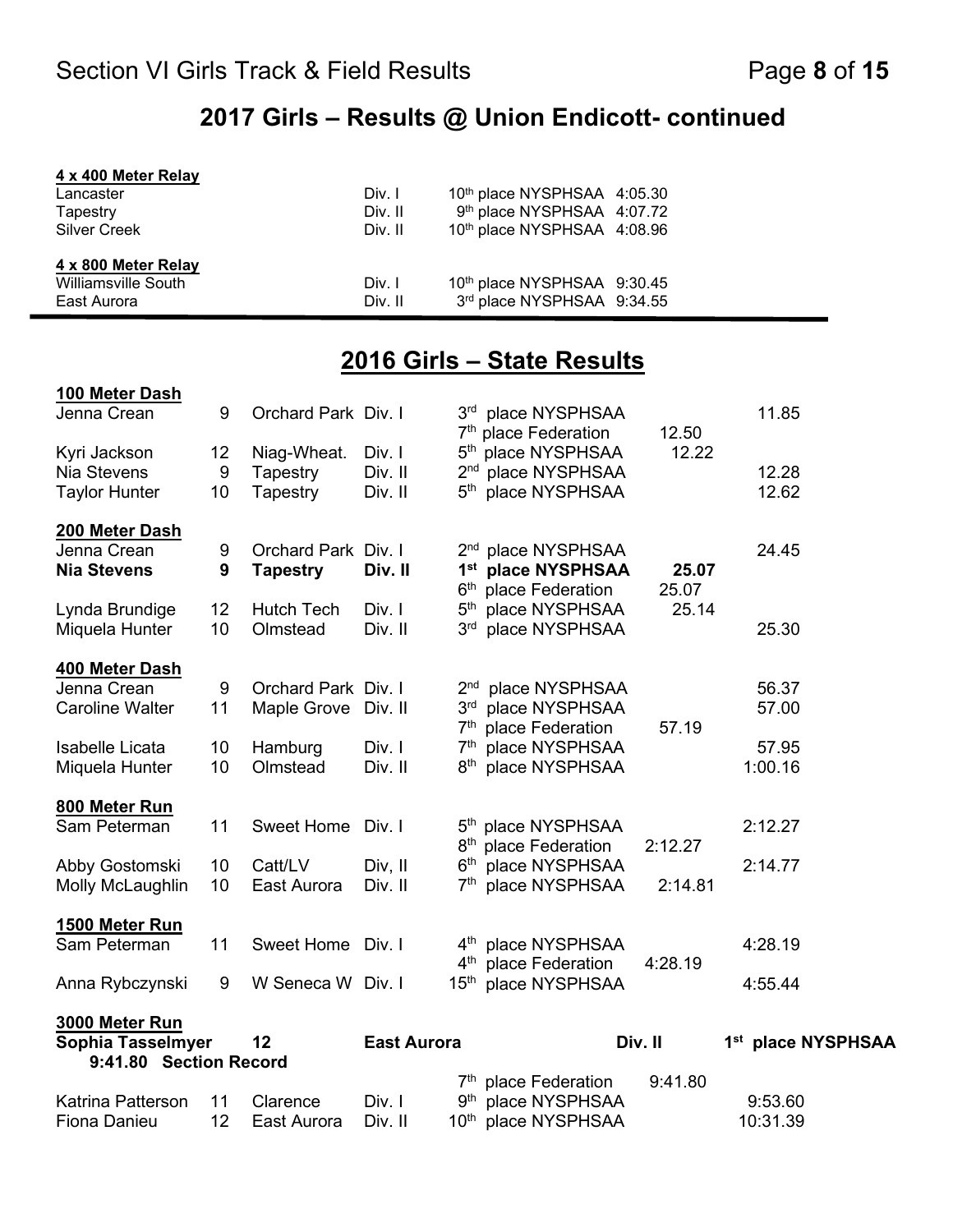## **2016 Girls – State Results- Continued**

| 100 Meter High Hurdles         |                 |                       |                  |                  |                                                        |                         |                         |      |
|--------------------------------|-----------------|-----------------------|------------------|------------------|--------------------------------------------------------|-------------------------|-------------------------|------|
| Alyssa Oviasogie               | 12              | Will. South           | Div. I           |                  | 10 <sup>th</sup> place NYSPHSAA                        |                         | 15.41                   |      |
| Savia Moreland                 | 12              | <b>Dunkirk</b>        | Div. II          |                  | 8 <sup>th</sup> place NYSPHSAA                         |                         | 15.54                   |      |
| Aaliyah Blanks                 | 10              | Olmstead              | Div. II          |                  | 9 <sup>th</sup> place NYSPHSAA                         | 15.59                   |                         |      |
| Christina Wende<br>16.05       | 10              | <b>Kenmore West</b>   |                  | Div. I           | $14^{\text{th}}$                                       | place NYSPHSAA          |                         |      |
| 400 Meter Intermediate Hurdles |                 |                       |                  |                  |                                                        |                         |                         |      |
| Lauren Swan                    | 10 <sup>°</sup> | Southwestern Div. II  |                  |                  | 4 <sup>th</sup> place NYSPHSAA                         |                         | 1:06.91                 |      |
| <b>Maddison Knapp</b>          | 11              | Westfield/BrocDiv. II |                  |                  | 7th place NYSPHSAA                                     |                         | 1:07.26                 |      |
| Ali Binga                      | 12              | Starpoint             | Div. I           |                  | 12 <sup>th</sup> place NYSPHSAA                        |                         | 1:08.42                 |      |
| 2000 Meter Steeplechase        |                 |                       |                  |                  |                                                        |                         |                         |      |
| Abby Gostomski                 | 10              | Catt/LV               | Div. II          | 2 <sup>nd</sup>  | place NYSPHSAA                                         |                         | 7:00.17                 |      |
|                                |                 |                       |                  | 6 <sup>th</sup>  | place Federation                                       | 7:00.17                 |                         |      |
| Megan Caltagirone 12           |                 | Holland               | Div. II          | 6 <sup>th</sup>  | place NYSPHSAA                                         |                         | 7:13.61                 |      |
| Liz Rott                       | 11              | Clarence              | Div. I           |                  | 12 <sup>th</sup> place NYSPHSAA                        |                         | 7:50.70                 |      |
| <b>Long Jump</b>               |                 |                       |                  |                  |                                                        |                         |                         |      |
| Sarah Yensan                   | 12              | Lockport              | Div. I           |                  | 7 <sup>th</sup> place NYSPHSAA                         |                         | 18'<br>$3\frac{1}{2}$   |      |
|                                |                 |                       |                  | 7 <sup>th</sup>  | place Federation                                       | $17'$ 7 $\frac{1}{2}$   |                         |      |
| <b>Samantha Spinella11</b>     |                 | <b>Depew</b>          | Div. II          | 1 <sup>st</sup>  | place NYSPHSAA                                         | $17'$ 9 $\frac{3}{4}''$ |                         |      |
| <b>Chanyee Powell</b>          | 11              | Albion                | Div. II          | 5 <sup>th</sup>  | place NYSPHSAA                                         |                         | 4"<br>17'               |      |
| Jessica Dunlap                 | 10              | Lake Shore            | Div. I           | 14 <sup>th</sup> | place NYSPHSAA                                         |                         | $\frac{1}{2}$<br>17'    |      |
| <u>Triple Jump</u>             |                 |                       |                  |                  |                                                        |                         |                         |      |
| <b>Chanyce Powell</b>          | 11              | Albion                | Div. II          |                  | 4 <sup>th</sup> place NYSPHSAA                         |                         | $7\frac{1}{2}$<br>37'   |      |
| Lynda Brundige                 | 12              | <b>Hutch Tech</b>     | Div. I           | 5 <sup>th</sup>  | place NYSPHSAA                                         |                         | $5\frac{1}{4}$<br>37'   |      |
| Jamillyah Mallory              | 9               | Amherst               | Div. II          | 6 <sup>th</sup>  | place NYSPHSAA                                         |                         | $8\frac{3}{4}$ "<br>36' |      |
| Alyssa Oviasogie               | 12              | Will. South           | Div. I           |                  | 13 <sup>th</sup> place NYSPHSAA                        |                         | 35' 11"                 |      |
| <b>Shot Put</b>                |                 |                       |                  |                  |                                                        |                         |                         |      |
| <b>Brittany Walek</b>          | 12              | Starpoint             | Div. I           |                  | 10 <sup>th</sup> place NYSPHSAA                        |                         | 8"<br>36'               |      |
| Dayvene Williams               | 12              | Jamestown             | Div. I           | $12^{\text{th}}$ | place NYSPHSAA                                         |                         | $5\frac{1}{2}$<br>34'   |      |
| <b>Amber Morrison</b>          | 11              | Falconer              | Div. II          | 7 <sup>th</sup>  | place NYSPHSAA                                         |                         | 36'<br>$7\frac{1}{4}$   |      |
| Morgan Palmer                  | 12              | East Aurora Div. II   |                  |                  | 11 <sup>th</sup> place NYSPHSAA                        |                         | 34'<br>$2\frac{1}{4}$   |      |
| <b>Discus</b>                  |                 |                       |                  |                  |                                                        |                         |                         |      |
| Brianna McKenzie 11            |                 | Lancaster             | Div. I           |                  | 3rd place NYSPHSAA<br>3 <sup>rd</sup> place Federation | 130' 11"                | 124' 10"                |      |
| Morgan Palmer                  | 12              | East Aurora           | Div. II          |                  | 8 <sup>th</sup> place NYSPHSAA                         | 109' 6"                 |                         |      |
| Cassandra Rohrdanz<br>3"       |                 | 12                    | Lancaster Div. I |                  |                                                        | 10th place NYSPHSAA     |                         | 106' |
| Emily Zebrowski                | 12              | Springville           | Div. II          |                  | 10th place NYSPHSAA                                    |                         | 105' 7"                 |      |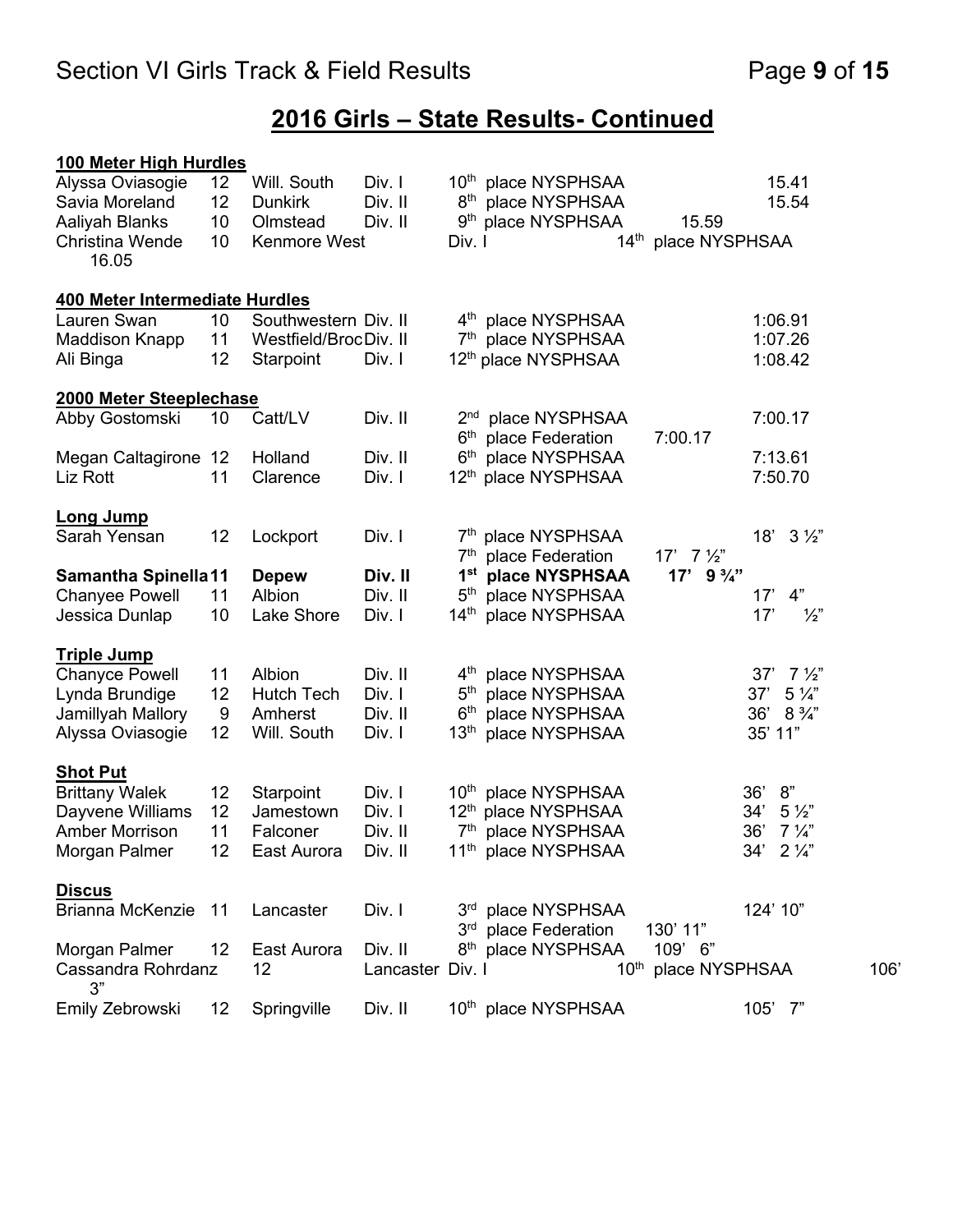## **2016 Girls – State Results- Continued**

|                                                                               | <b>Section VI Meet</b> |                                  |                              | Ava Gervan, Olivia Gervan                             |                                                                                                                                          |                                        |                                         |  |  |
|-------------------------------------------------------------------------------|------------------------|----------------------------------|------------------------------|-------------------------------------------------------|------------------------------------------------------------------------------------------------------------------------------------------|----------------------------------------|-----------------------------------------|--|--|
| 4 x 100 Relay                                                                 | 48.09                  |                                  |                              |                                                       | Lancaster                                                                                                                                |                                        | <b>Molly Scrapello, Ashley Grazen,</b>  |  |  |
| 3200 Meter Run                                                                | 9:41.80                |                                  |                              | <b>East Aurora</b>                                    | <b>New Section VI Records 2016</b><br>Sophia Tasselmyer                                                                                  |                                        | <b>State Meet</b>                       |  |  |
| 4 x 800 Meter Relay<br>East Aurora<br><b>Williamsville South</b>              |                        |                                  | Div. II<br>Div. I            |                                                       | 2 <sup>nd</sup> place NYSPHSAA<br>8 <sup>th</sup> place NYSPHSAA                                                                         | 9:15.06                                | 9:17.27                                 |  |  |
| 4 x 400 Meter Relay<br>Tapestry<br><b>Williamsville South</b>                 |                        |                                  | Div. II<br>Div. I            |                                                       | 5 <sup>th</sup> place NYSPHSAA<br>14th place NYSPHSAA                                                                                    |                                        | 4:04.68<br>4:05.01                      |  |  |
| <b>Tapestry</b><br>Niagara Wheatfield<br>Depew                                |                        |                                  | Div. II<br>Div. I<br>Div. II |                                                       | 1st place NYSPHSAA<br>Nia Stevens, Taylor Hunter, Kim Bostic, Esquisite Dunnigan<br>7th place NYSPHSAA<br>4 <sup>th</sup> place NYSPHSAA | 49.30                                  | 49.20<br>49.79                          |  |  |
| 4 x 100 Meter Relay                                                           |                        |                                  |                              |                                                       |                                                                                                                                          |                                        |                                         |  |  |
| Haily Rospierski<br>Jayna Galley                                              | 12<br>9                | Alden<br>Holland                 | Div. II<br>Div. II           |                                                       | 1 <sup>st</sup> place Federation<br>6th place NYSPHSAA<br>8 <sup>th</sup> place NYSPHSAA                                                 |                                        | 3541 pts.<br>2650 pts.<br>2580 pts.     |  |  |
| <b>Pentathlon</b><br><b>Tiana Luton</b>                                       | 11                     | <b>Sweet Home Div. I</b>         |                              |                                                       | 1st place NYSPHSAA                                                                                                                       | 3541 pts.                              |                                         |  |  |
| <b>Mallory Prelewicz</b><br><b>Aubrey Rockoff</b><br><b>Mushirah Sheppard</b> | 11<br>11<br>9          | Clarence<br>Amherst<br>Salamanca | Div. I<br>Div. II<br>Div. II | 9 <sup>th</sup><br>5 <sup>th</sup><br>8 <sup>th</sup> | place NYSPHSAA<br>place NYSPHSAA<br>place NYSPHSAA                                                                                       | 0"<br>10'                              | 6"<br>10'<br>10'<br>6"                  |  |  |
| <b>Pole Vault</b><br>Gabrielle Gaygen                                         | 10                     | <b>Will North</b>                | Div. I                       |                                                       | 4 <sup>th</sup> place NYSPHSAA<br>5 <sup>th</sup> place Federation                                                                       | 11' 6"                                 | 11'<br>6"                               |  |  |
| Le'Gary Jackson<br><b>Gwen Stokes</b>                                         | 9<br>12                | Niag-Wheat<br>Fredonia           | Div. I<br>Div. II            | 6 <sup>th</sup><br>7 <sup>th</sup><br>$5^{\text{th}}$ | place Federation<br>place NYSPHSAA<br>place NYSPHSAA                                                                                     | 4"<br>$5^{\prime}$                     | 2"<br>$5^{\prime}$<br>$5^{\circ}$<br>0" |  |  |
| Oliva Gervan                                                                  | 10                     | Lancaster                        | Div. I                       | 5 <sup>th</sup><br>3 <sup>rd</sup>                    | place Federation<br>place NYSPHSAA                                                                                                       | $5^{\circ}$<br>6"<br>$5^{\circ}$<br>4" |                                         |  |  |
| <b>High Jump</b><br>Morgan Halt                                               | 8                      | Amherst                          | Div. II                      |                                                       | 2 <sup>nd</sup> place NYSPHSAA                                                                                                           |                                        | 5'<br>6"                                |  |  |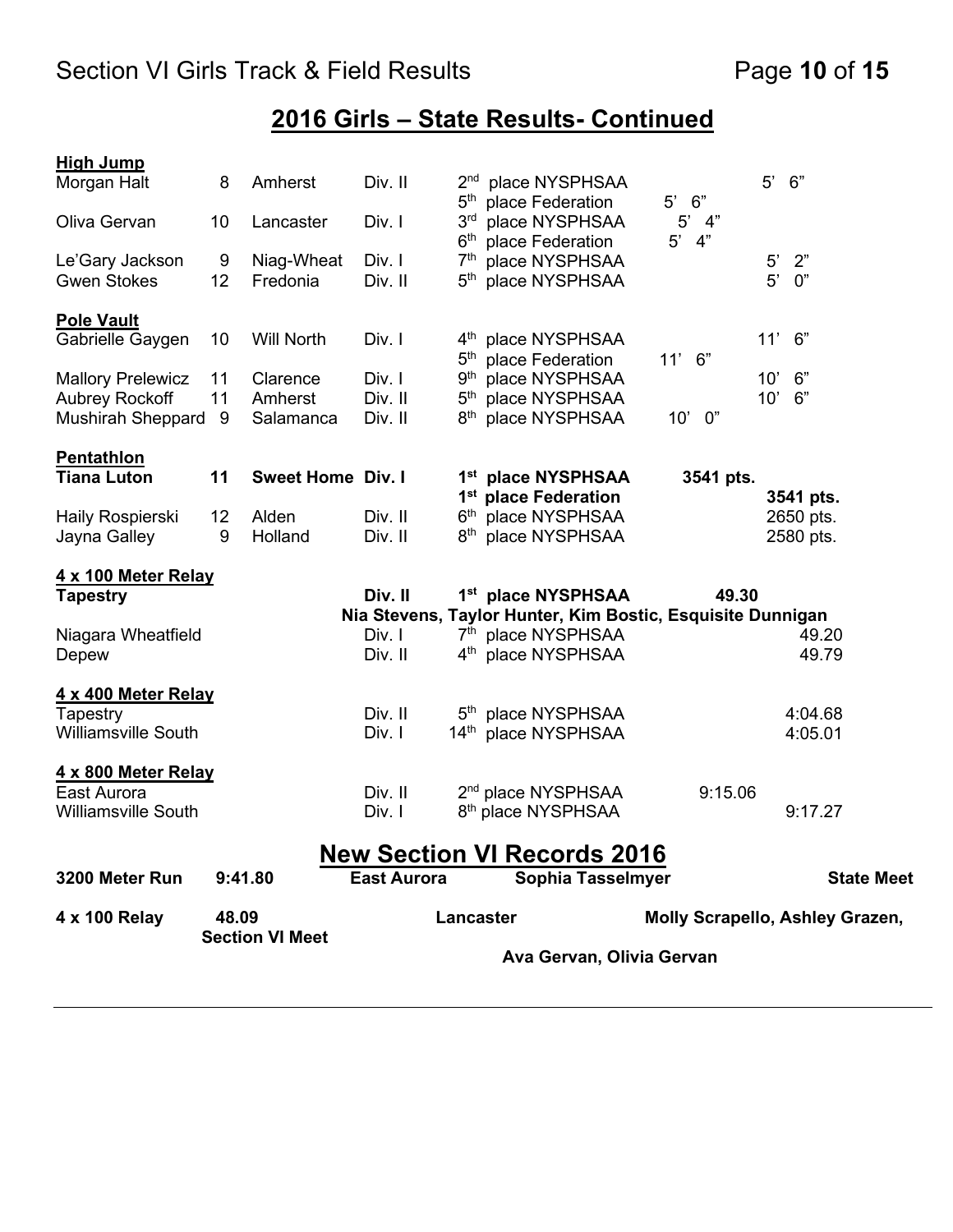## **2015 Girls – State Results**

| 100 meter Dash                 |      |                     |         |                  |                                                                    |                      |          |
|--------------------------------|------|---------------------|---------|------------------|--------------------------------------------------------------------|----------------------|----------|
| Lynda Brundige                 | 11   | <b>Hutch Tech</b>   | Div. I  |                  | 5 <sup>th</sup> place NYSPHSAA                                     |                      | 12.45    |
| Kyri Jackson                   | 11   | Niag-Wheat.         | Div. I  | $8^{\sf th}$     | place NYSPHSAA                                                     |                      | 12.65    |
| <b>Taylor Alston</b>           | 12   | Tapestry            | Div. II | 5 <sup>th</sup>  | place NYSPHSAA                                                     |                      | 12.65    |
| Taniya Jamison                 | 12   | <b>City Honors</b>  | Div. II | 13 <sup>th</sup> | place NYSPHSAA                                                     |                      | 13.00    |
| 200 Meter Dash                 |      |                     |         |                  |                                                                    |                      |          |
| Lynda Brundige                 | 11   | <b>Hutch Tech</b>   | Div. I  |                  | 7 <sup>th</sup> place NYSPHSAA                                     |                      | 25.88    |
| Kyri Jackson                   | 11   | Niag-Wheat.         | Div. I  |                  | 9 <sup>th</sup> place NYSPHSAA                                     |                      | 26.36    |
| <b>Emilee Hanlon</b>           | 9    | <b>Dunkirk</b>      | Div. II | 10 <sup>th</sup> | place NYSPHSAA                                                     |                      | 26.77    |
| Ayana Bursie                   | 10   | Cheektowaga Div. II |         |                  | 16 <sup>th</sup> place NYSPHSAA                                    |                      | 27.60    |
| 400 Meter Dash                 |      |                     |         |                  |                                                                    |                      |          |
| Jenna Crean                    | 8    | Orchard Park Div. I |         |                  | 6 <sup>th</sup> place NYSPHSAA                                     |                      | 56.70    |
| Amy Villarini                  | 11   | Hamburg             | Div. I  |                  | 9 <sup>th</sup> place NYSPHSAA                                     |                      | 57.37    |
| <b>Emma Seiders</b>            | 10   | <b>Silver Creek</b> | Div. II |                  | 9 <sup>th</sup> place NYSPHSAA                                     |                      | 1:00.48  |
| 800 Meter Run                  |      |                     |         |                  |                                                                    |                      |          |
| Molly McLaughlin               | 9    | East Aurora         | Div. II |                  | 3rd place NYSPHSAA                                                 |                      | 2:13.68  |
|                                |      |                     |         | 7 <sup>th</sup>  | place Federation                                                   | 2:13.68              |          |
| Abbey Lang                     | 12   | Lockport            | Div. I  | 8 <sup>th</sup>  | place NYSPHSAA                                                     |                      | 2:15.89  |
| 1500 Meter Run                 |      |                     |         |                  |                                                                    |                      |          |
| Sam Peterman                   | 10   | <b>Sweet Home</b>   | Div. I  |                  | 5 <sup>th</sup> place NYSPHSAA                                     |                      | 4:30.79  |
|                                |      |                     |         | 6 <sup>th</sup>  | place Federation                                                   | 4:30.79              |          |
| Sophia Tasselmyer 11           |      | East Aurora         | Div. II | 9 <sup>th</sup>  | place NYSPHSAA                                                     |                      | 4:45.90  |
| Hope Pietrocarlo               | 11   | Maple Grove         | Div. II | 13 <sup>th</sup> | place NYSPHSAA                                                     |                      | 4:48.61  |
| 3000 Meter Run                 |      |                     |         |                  |                                                                    |                      |          |
| Katrina Patterson              | 10   | Clarence            | Div. I  |                  | 7th place NYSPHSAA<br>7 <sup>th</sup> place Federation             | 10:02.24<br>10:02.24 |          |
| Sophia Tasselmyer 11           |      | East Aurora         | Div. II |                  | 5 <sup>th</sup> place NYSPHSAA                                     |                      | 10:18.07 |
| Fiona Danieu                   | 11   | East Aurora         | Div. II |                  | 12 <sup>th</sup> place NYSPHSAA                                    |                      | 10:40.66 |
| 100 Meter High Hurdles         |      |                     |         |                  |                                                                    |                      |          |
| Hailey Rospierski              | - 11 | Alden               | Div. II |                  | 1st place NYSPHSAA                                                 |                      | 14.66    |
|                                |      |                     |         | 6 <sup>th</sup>  | place Federation                                                   | 14.70                |          |
| Mckenna Maycock 12             |      | Randolph            | Div. II |                  | 4 <sup>th</sup> place NYSPHSAA                                     |                      | 15.59    |
| Alyssa Oviasogie               | 11   | Will. South         | Div. I  |                  | 8 <sup>th</sup> place NYSPHSAA                                     | 15.67                |          |
| 400 Meter Intermediate Hurdles |      |                     |         |                  |                                                                    |                      |          |
| <b>Mckenna Maycock 12</b>      |      | Randolph            | Div. II |                  | 2 <sup>nd</sup> place NYSPHSAA<br>5 <sup>th</sup> place Federation | 1:02.88<br>1:02.30   |          |
| Sara Augustine                 | 10   | Alden               | Div. II |                  | 9 <sup>th</sup> place NYSPHSAA                                     |                      | 1:07.40  |
| Samantha Ruszcyk 12            |      | Hamburg             | Div. I  |                  | 10th place NYSPHSAA                                                |                      | 1:07.57  |
| 2000 Meter Steeplechase        |      |                     |         |                  |                                                                    |                      |          |
| Megan Caltagirone 11           |      | Holland             | Div. II |                  | 2 <sup>nd</sup> place NYSPHSAA                                     |                      | 7:09.38  |
| Naomi Wistner                  | 8    | Will. North         | Div. I  |                  | 11 <sup>th</sup> place NYSPHSAA                                    | 7:11.23              |          |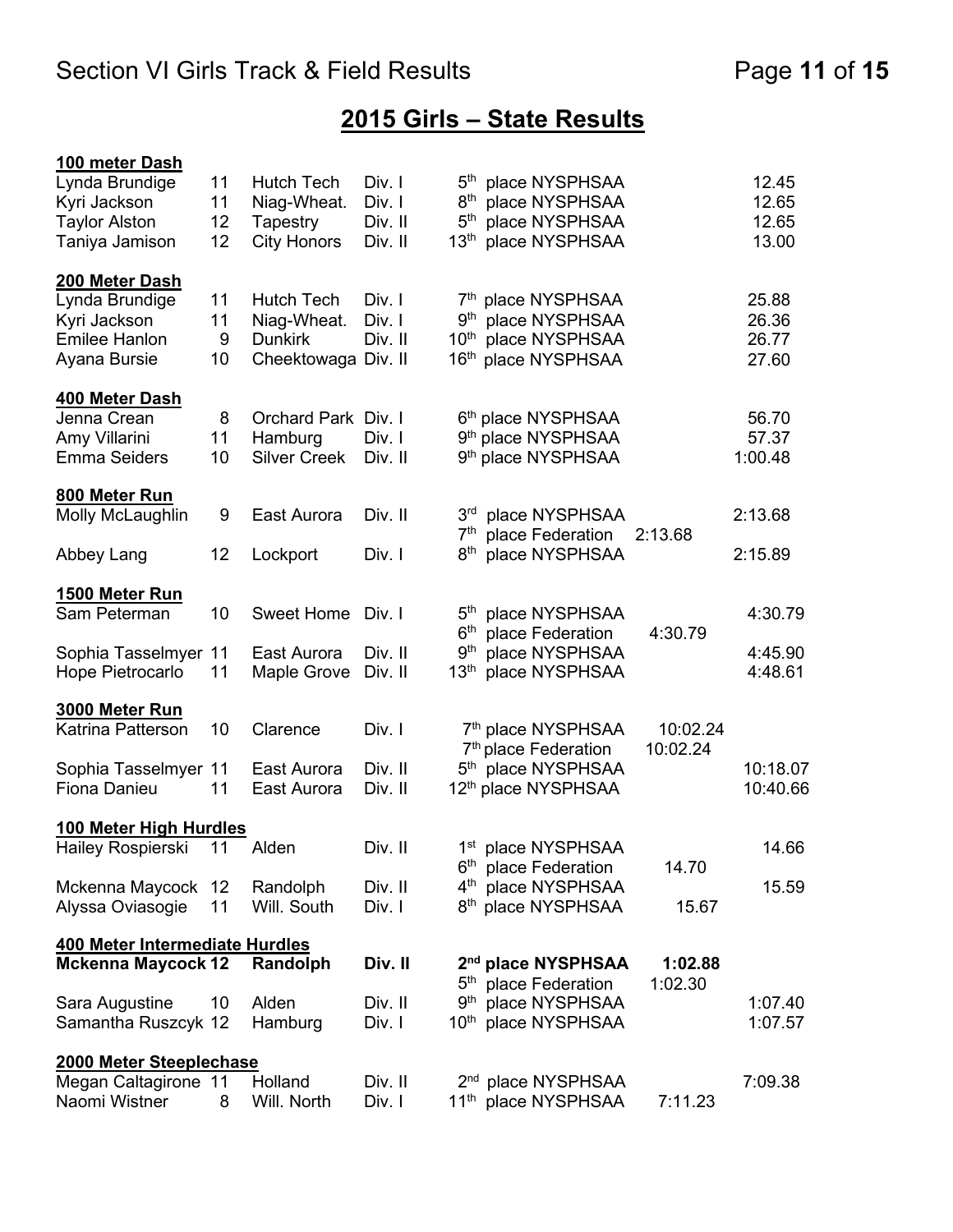## **2015 Girls – State Results-Continued**

#### **Pentathlon**

| Tiana Luton                           | 11       | Sweet Home Div. I             |         | 2 <sup>nd</sup> place NYSPHSAA<br>2 <sub>nd</sub><br>place Federation | 3401 pts.               | 3401 pts.              |
|---------------------------------------|----------|-------------------------------|---------|-----------------------------------------------------------------------|-------------------------|------------------------|
| <b>Brenna Gelen</b>                   | 12       | Alleg-Limes                   | Div. I  | 8 <sup>th</sup><br>place NYSPHSAA                                     |                         | 2488 pts.              |
| <b>Long Jump</b><br>McKyla Brooks     | 12       | Frontier                      | Div. I  | 2 <sup>nd</sup> place NYSPHSAA                                        |                         | 17' 10 $\frac{1}{2}$ " |
| <b>Shawnn Foster</b>                  | 12       |                               |         | 1 <sup>st</sup> place Federation<br>4 <sup>th</sup> place NYSPHSAA    | $18'$ 2 $\frac{3}{4}''$ | 1"<br>17'              |
| Aleeya Clemons                        | 12       | Cheektowaga Div. II<br>Olean  | Div. II | 11 <sup>th</sup> place NYSPHSAA                                       |                         | $8\frac{1}{2}$<br>15'  |
| Sarah Yensan                          | 11       | Lockport                      | Div. I  | 13th place NYSPHSAA                                                   |                         | 15'<br>$6\frac{1}{4}$  |
| <b>Triple Jump</b>                    |          |                               |         |                                                                       |                         |                        |
| Sadira Brown                          | 12       | <b>Sweet Home</b>             | Div. I  | place NYSPHSAA<br>2 <sup>nd</sup>                                     | 39'<br>6"               |                        |
|                                       |          |                               |         | 2 <sup>nd</sup><br>place Federation                                   | 38' 2 1/4"              |                        |
| McKyla Brooks<br><b>Shawnn Foster</b> | 11<br>12 | Frontier                      | Div. I  | 6th place NYSPHSAA<br>6th place NYSPHSAA                              | 0"<br>36'               | $\frac{1}{4}$<br>37'   |
| <b>Chanyce Powell</b>                 | 11       | Cheektowaga Div. II<br>Albion | Div. II | 10 <sup>th</sup> place NYSPHSAA                                       |                         | 35'<br>$3\frac{1}{4}$  |
|                                       |          |                               |         |                                                                       |                         |                        |
| <b>Shot Put</b>                       |          |                               |         |                                                                       |                         |                        |
| Rebecca Stiefler                      | 12       | Frontier                      | Div. I  | 4 <sup>th</sup> place NYSPHSAA                                        |                         | 41' 5"                 |
|                                       |          |                               |         | 2 <sup>nd</sup> place Federation                                      |                         | 42'<br>$4\frac{1}{2}$  |
| Alexa Hillis                          | 12       | Orchard Park Div. I           |         | $10^{\sf th}$<br>place NYSPHSAA                                       |                         | 38'<br>$1\frac{1}{2}$  |
| <b>Justyn Milks</b>                   | 12       | Pioneer                       | Div. II | 2 <sup>nd</sup><br>place NYSPHSAA                                     | $3\frac{3}{4}$<br>38'   |                        |
| Jessica Wiede                         | 12       | Springville                   | Div, II | 3 <sup>rd</sup><br>place NYSPHSAA                                     |                         | $7\frac{1}{4}$<br>37'  |
| <b>Discus</b>                         |          |                               |         |                                                                       |                         |                        |
| Rebecca Stiefler                      | 12       | Frontier                      | Div. I  | 2 <sup>nd</sup> place NYSPHSAA                                        |                         | 130' 7"                |
|                                       |          |                               |         | 2 <sub>nd</sub><br>place Federation                                   |                         | 140' 10"               |
| Alexa Hillis                          | 12       | Orchard Park Div. I           |         | 6 <sup>th</sup><br>place NYSPHSAA                                     |                         | 113' 11"               |
|                                       |          |                               |         | 8 <sup>th</sup><br>place Federation                                   | 112'<br>9"              |                        |
| Brianna Tutuska                       | 12       | Eden                          | Div. II | 1 <sup>st</sup> place NYSPHSAA                                        |                         | 9"<br>112'             |
| Morgan Palmer                         | 11       | East Aurora                   | Div. II | 6th place NYSPHSAA                                                    |                         | 107'<br>9"             |
| <b>High Jump</b>                      |          |                               |         |                                                                       |                         |                        |
| Oliva Gervan                          | 10       | Lancaster                     | Div. I  | 2 <sup>nd</sup> place NYSPHSAA                                        | $5'$ 6"                 |                        |
|                                       |          |                               |         | 3rd place Federation                                                  | $5'$ 6"                 |                        |
| Hailey Rospierski                     | 11       | Alden                         | Div. II | place NYSPHSAA<br>3 <sup>rd</sup>                                     | $5^{\circ}$<br>2"       |                        |
| Chrisanna Green                       | 12       | Jamestown                     | Div. I  | $12^{\text{th}}$<br>place NYSPHSAA                                    | $5^{\prime}$<br>2"      |                        |
| <b>Ryanne Yehl</b>                    | 11       | Salamanca                     | Div. II | place NYSPHSAA<br>$10^{\sf th}$                                       |                         | $5^{\prime}$<br>0"     |
| <b>Pole Vault</b>                     |          |                               |         |                                                                       |                         |                        |
| <b>Taylor Thurnherr</b>               | 12       | Hamburg                       | Div. I  | 3 <sup>rd</sup><br>place NYSPHSAA                                     |                         | 0"<br>12'              |
|                                       |          |                               |         | 3 <sub>rd</sub><br>place Federation                                   | 12'<br>0"               |                        |
| <b>Aubrey Rockoff</b>                 | 11       | Amherst                       | Div. II | $5^{\text{th}}$<br>place NYSPHSAA                                     | 10'<br>0"               |                        |
| Alyssa Coustenis                      | 12       | Salamanca                     | Div. II | 8 <sup>th</sup><br>place NYSPHSAA                                     |                         | 0"<br>9'               |
|                                       |          |                               |         |                                                                       |                         |                        |
| 4 x 100 Meter Relay                   |          |                               | Div. II |                                                                       |                         | 48.39                  |
| Tapestry                              |          |                               |         | 1 <sup>st</sup> place NYSPHSAA<br>5 <sup>th</sup><br>place Federation | 48.52                   |                        |
| Lancaster                             |          |                               | Div. I  | 8 <sup>th</sup><br>place NYSPHSAA                                     |                         | 49.19                  |
| <b>Sweet Home</b>                     |          |                               | Div. I  | 9 <sup>th</sup> place NYSPHSAA                                        |                         | 49.43                  |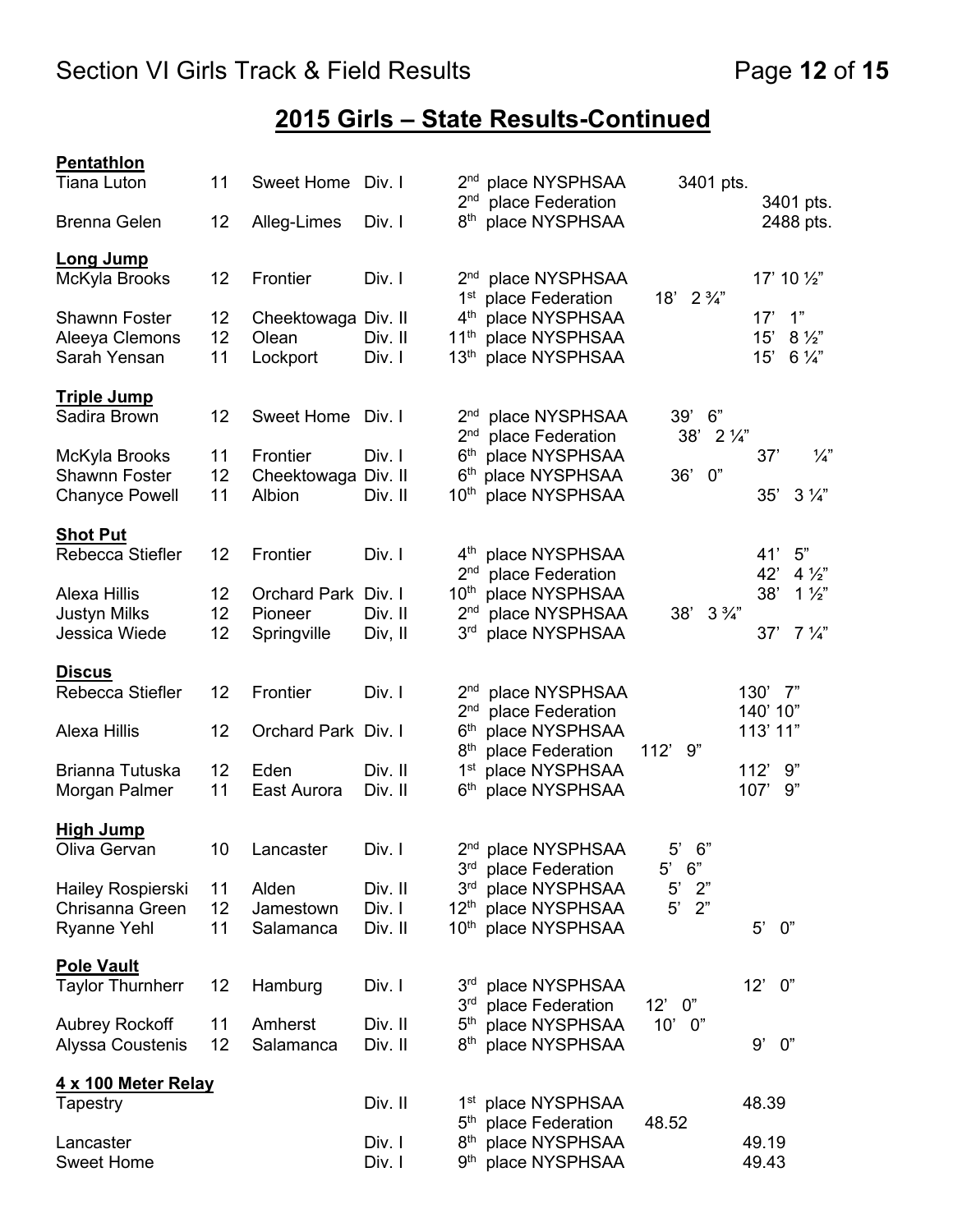Section VI Girls Track & Field Results<br>
Depew Div. II a<sup>th</sup> place NYSPHSAA 50.58<br>
Div. II a<sup>th</sup> place NYSPHSAA 50.58

8<sup>th</sup> place NYSPHSAA

#### **2015 Girls – State Results-Continued**

#### **4 x 400 Meter Relay**

| Sweet Home          | Div. I  | 10 <sup>th</sup> place NYSPHSAA  |         | 4:01.49 |
|---------------------|---------|----------------------------------|---------|---------|
| Randolph            | Div. II | 10 <sup>th</sup> place NYSPHSAA  |         | 4:19.00 |
| 4 x 800 Meter Relay |         |                                  |         |         |
| East Aurora         | Div. II | 2 <sup>nd</sup> place NYSPHSAA   | 9:17.68 |         |
|                     |         | 8 <sup>th</sup> place Federation | 9:17.68 |         |
| Clarence            | Div. I  | 11 <sup>th</sup> place NYSPHSAA  | 9:29.03 |         |

#### **2014 Girls – State Results**

| 100 meter Dash                       |          |                                   |                    |                                    |                                    |                    |          |
|--------------------------------------|----------|-----------------------------------|--------------------|------------------------------------|------------------------------------|--------------------|----------|
| <b>Christina Walter</b>              | 12       | <b>Maple Grove Div. II</b>        |                    | 2 <sub>nd</sub>                    | place NYSPHSAA                     | 12.38              |          |
|                                      |          |                                   |                    | $4^{\text{th}}$<br>3 <sup>rd</sup> | place Federation                   |                    | 12.28    |
| Lynda Brundige                       | 10       | <b>Hutch Tech</b>                 | Div. I             | 6 <sup>th</sup>                    | place NYSPHSAA                     | 12.29              |          |
|                                      |          |                                   | Div. II            | 5 <sup>th</sup>                    | place Federation<br>place NYSPHSAA | 12.38              | 12.49    |
| Julia Ziaja<br>Kyri Jackson          | 10<br>10 | <b>City Honors</b><br>Niag-Wheat. | Div. I             | 11 <sup>th</sup>                   | place NYSPHSAA                     |                    | 12.56    |
|                                      |          |                                   |                    |                                    |                                    |                    |          |
| 200 Meter Dash                       |          |                                   |                    |                                    |                                    |                    |          |
| Lynda Brundige                       | 10       | <b>Hutch Tech</b>                 | Div. I             |                                    | 5th place NYSPHSAA                 |                    | 25.21    |
|                                      |          |                                   |                    | 8 <sup>th</sup>                    | place Federation                   | 25.21              |          |
| Julia Ziaja                          | 10       | <b>City Honors</b>                | Div. II            | 5 <sup>th</sup>                    | place NYSPHSAA                     |                    | 25.81    |
| Abby Squicciarini                    | 12       | Albion                            | Div. II            | 12 <sup>th</sup>                   | place NYSPHSAA                     |                    | 25.81    |
| 400 Meter Dash                       |          |                                   |                    |                                    |                                    |                    |          |
| <b>Brittany Feldman</b>              | 12       | Southwestern Div. II              |                    |                                    | 6th place NYSPHSAA                 |                    | 58.11    |
| Amy Villarini                        | 11       | Hamburg                           | Div. I             |                                    | 10th place NYSPHSAA                |                    | 58.53    |
| 800 Meter Run                        |          |                                   |                    |                                    |                                    |                    |          |
| Marta McLaughlin                     | 12       | East Aurora                       | Div. II            |                                    | 6th place NYSPHSAA                 |                    | 2:15.19  |
| Abigail Jankowski                    | 12       | W. Seneca W. Div. I               |                    | 9 <sup>th</sup>                    | place NYSPHSAA                     |                    | 2:17.58  |
| 1500 Meter Run                       |          |                                   |                    |                                    |                                    |                    |          |
| Sophia Tasselmyer<br>4:41.88         |          | 10                                | <b>East Aurora</b> |                                    | Div. II                            | 3rd place NYSPHSAA |          |
| Sydney Bova                          | 12       | Frontier                          | Div. I             |                                    | 8 <sup>th</sup> place NYSPHSAA     | 4:42.91            |          |
| 3000 Meter Run                       |          |                                   |                    |                                    |                                    |                    |          |
| <b>Sophia Tasselmyer</b><br>10:02.69 |          | 10                                | <b>East Aurora</b> |                                    | Div. II                            | 1st place NYSPHSAA |          |
|                                      |          |                                   |                    |                                    | 4 <sup>th</sup> place Federation   | 10:02.69           |          |
| Marissa Saenger                      | 12       | Clarence                          | Div. I             | 11 <sup>th</sup>                   | place NYSPHSAA                     |                    | 10:26.76 |
| Fiona Danieu                         | 10       | East Aurora                       | Div. II            | 7 <sup>th</sup>                    | place NYSPHSAA                     |                    | 10:39.31 |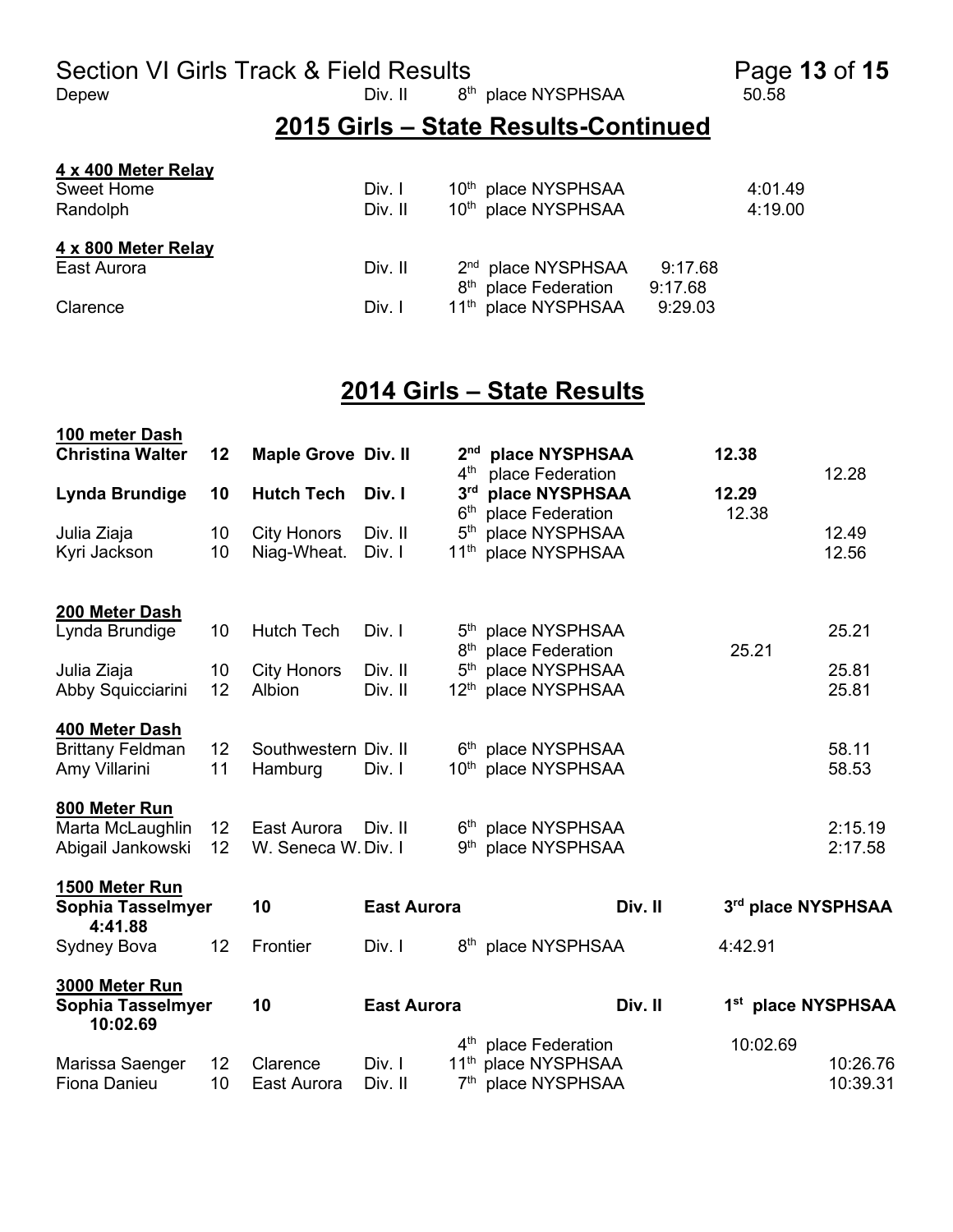## **2014 Girls – State Results-Continued**

| 100 Meter High Hurdles         |    |                            |         |                 |                                                           |           |                       |                      |                |
|--------------------------------|----|----------------------------|---------|-----------------|-----------------------------------------------------------|-----------|-----------------------|----------------------|----------------|
| <b>Hailey Rospierski 10</b>    |    | Alden                      | Div. II |                 | 3rd place NYSPHSAA                                        | 15.47     |                       |                      |                |
| <b>Madison Roberts</b>         | 12 | <b>Iroquois</b>            | Div. I  |                 | 12th place NYSPHSAA                                       | 15.59     |                       |                      |                |
| Alyssa Oviasogie               | 10 | Will. South                | Div. I  |                 | 14th place NYSPHSAA                                       |           |                       | 15.88                |                |
| Devin Kowalewski               | 12 | Fredonia                   | Div. II |                 | 10 <sup>th</sup> place NYSPHSAA                           |           |                       | 16.33                |                |
| 400 Meter Intermediate Hurdles |    |                            |         |                 |                                                           |           |                       |                      |                |
| <b>Hannah Seiders</b>          | 10 | <b>Silver Creek</b>        | Div. II |                 | 2 <sup>nd</sup> place NYSPHSAA                            | 1:04.65   |                       |                      |                |
| Sara Augustine                 | 9  | Alden                      | Div. II |                 | 5 <sup>th</sup> place NYSPHSAA                            |           |                       | 1:06.00              |                |
| Erin O'Brien                   | 12 | Kenmore East Div. I        |         |                 | 11 <sup>th</sup> place NYSPHSAA                           |           |                       | 1:05.09              |                |
| 2000 Meter Steeplechase        |    |                            |         |                 |                                                           |           |                       |                      |                |
| <b>Megan Caltagirone10</b>     |    | <b>Holland</b>             | Div. II |                 | 2 <sup>nd</sup> place NYSPHSAA                            | 7:08.83   |                       |                      |                |
|                                |    |                            |         |                 | 7 <sup>th</sup> place Federation                          | 7:08.83   |                       |                      |                |
| Ally Ortega                    | 11 | <b>Sweet Home</b>          | Div. I  | 6 <sup>th</sup> | place NYSPHSAA                                            |           |                       | 7:09.88              |                |
|                                |    |                            |         | 8 <sup>th</sup> | place Federation                                          | 7:09.88   |                       |                      |                |
| <b>Pentathlon</b>              |    |                            |         |                 |                                                           |           |                       |                      |                |
| <b>McKenna Maycock11</b>       |    | Randolph                   | Div. II |                 | 2 <sup>nd</sup> place NYSPHSAA                            | 3269 pts. |                       |                      |                |
|                                |    |                            |         | 2 <sup>nd</sup> | place Federation                                          |           |                       | 3269 pts.            |                |
| <b>Maddie Hammer</b>           | 12 | Will. North                | Div. I  |                 | 4 <sup>th</sup> place NYSPHSAA                            |           |                       | 2938 pts.            |                |
| <b>Tiana Luton</b>             | 10 | <b>Sweet Home</b>          | Div. I  |                 | 7th place NYSPHSAA                                        |           |                       | 2812 pts.            |                |
| <b>Long Jump</b>               |    |                            |         |                 |                                                           |           |                       |                      |                |
| <b>McKyla Brooks</b>           | 11 | <b>Frontier</b>            | Div. I  |                 | 3rd place NYSPHSAA                                        | 19'       | $1\frac{1}{4}$        |                      |                |
|                                |    |                            |         |                 | 2 <sup>nd</sup> place Federation                          |           |                       | 19' $4\frac{1}{2}$ " |                |
| Marisa Gosdeck                 | 12 | Alden                      | Div. II |                 | 9 <sup>th</sup> place NYSPHSAA                            |           |                       | 16'                  | $7\frac{1}{2}$ |
| <b>Triple Jump</b>             |    |                            |         |                 |                                                           |           |                       |                      |                |
| <b>McKyla Brooks</b>           | 11 | <b>Frontier</b>            | Div. I  |                 | 2 <sup>nd</sup> place NYSPHSAA                            | 38'       | $6\frac{3}{4}$ "      |                      |                |
|                                |    |                            |         |                 | 2 <sup>nd</sup> place Federation<br><b>Section Record</b> |           | $39'$ 2 $\frac{1}{4}$ | 39' 3" at            |                |
| <b>Sectionals</b>              |    |                            |         |                 |                                                           |           |                       |                      |                |
| <b>Chanyce Powell</b>          | 11 | Albion                     | Div. II |                 | 6th place NYSPHSAA                                        |           |                       | 36' 10"              |                |
| Mackenzie Wright 12 Falconer   |    |                            | Div. II |                 | 8 <sup>th</sup> Place NYSPHSAA                            |           |                       |                      | 35' 11 3/4"    |
| <b>Shot Put</b>                |    |                            |         |                 |                                                           |           |                       |                      |                |
| <b>McKenzie Kuehlewind 12</b>  |    | Lancaster                  | Div. I  |                 | 1st place NYSPHSAA<br>2 <sup>nd</sup> place Federation    |           | 44' $4\frac{1}{4}$ "  | 44' 1                |                |
| $\frac{1}{2}$                  |    |                            |         |                 |                                                           |           |                       |                      |                |
| <b>Jess Dhaliwal</b>           | 12 | <b>Grand Island Div. I</b> |         |                 | 2 <sup>nd</sup> place NYSPHSAA                            | 44' 2"    |                       |                      |                |
| $\frac{1}{4}$                  |    |                            |         |                 | 1 <sup>st</sup> place Federation                          |           |                       | 44' 2                |                |
| Stephanie Lombardo 12          |    | <b>CheektowagaDiv. II</b>  |         |                 | 1st place NYSPHSAA                                        | 42' 3"    |                       |                      |                |
|                                |    |                            |         |                 | 7 <sup>th</sup> place Federation                          |           | 40' $6\frac{1}{2}$ "  |                      |                |
| <b>Justyn Milks</b>            | 11 | Pioneer                    | Div. II |                 | 6th place NYSPHSAA                                        |           |                       | 36'                  | $6\frac{1}{2}$ |